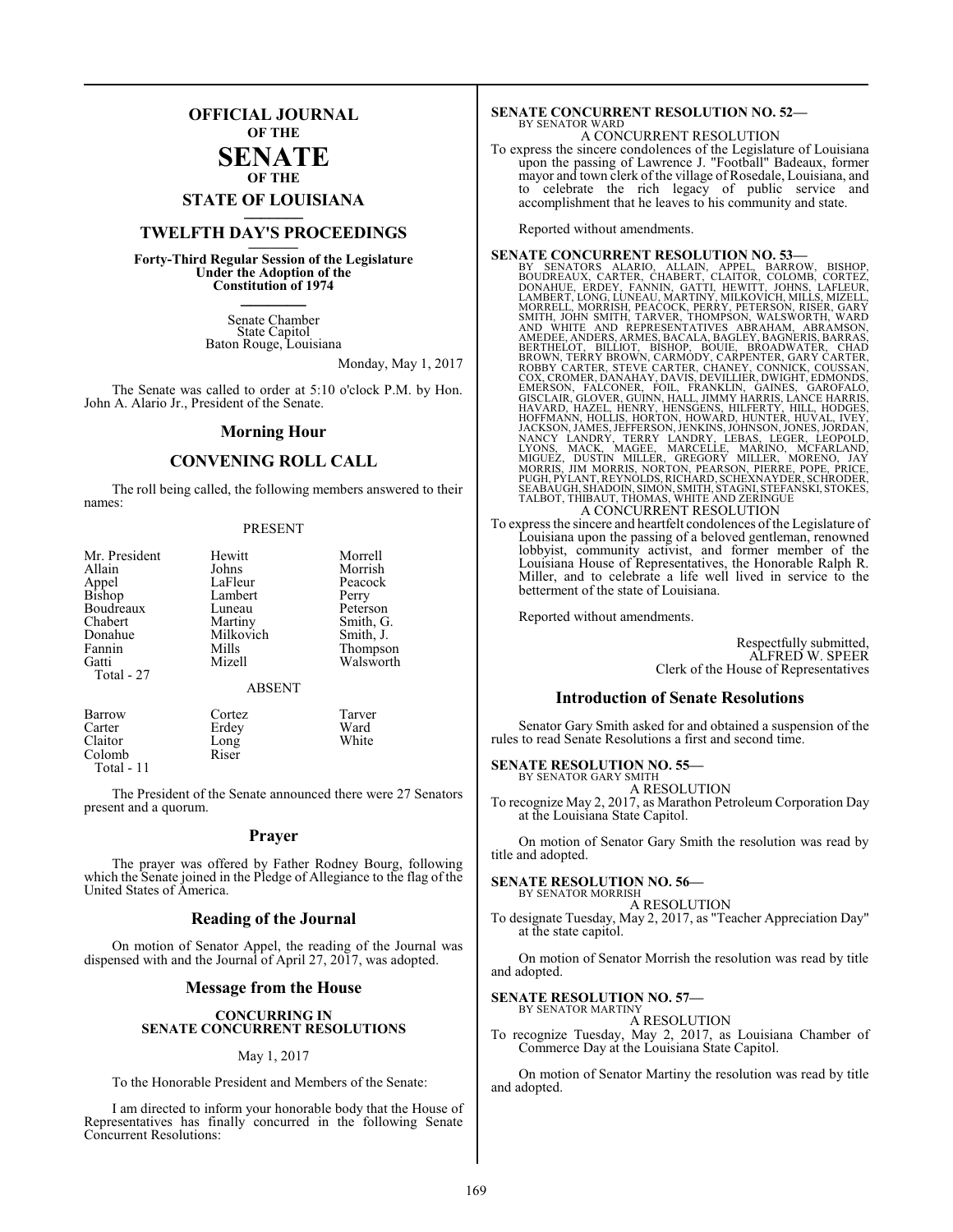#### **SENATE RESOLUTION NO. 58—**

BY SENATOR GATTI A RESOLUTION

To commend Jon Christian Walden upon his extraordinary accomplishments as a high school wrestler and student.

The resolution was read by title and placed on the Calendar for a second reading.

#### **SENATE RESOLUTION NO. 59—** BY SENATOR BISHOP

A RESOLUTION

To commend and congratulate the Sisters of the Holy Family on one hundred seventy-five years of service.

On motion of Senator Bishop the resolution was read by title and adopted.

#### **SENATE RESOLUTION NO. 60—**

BY SENATOR BISHOP A RESOLUTION

To recognize and congratulate St. Mary's Academy for one hundred fifty years of commitment and dedication to youth who are taught to think critically, give service, and act responsibly in a Christian environment.

On motion of Senator Bishop the resolution was read by title and adopted.

#### **Introduction of Senate Concurrent Resolutions**

#### **SENATE CONCURRENT RESOLUTION NO. 54—** BY SENATOR CHABERT

A CONCURRENT RESOLUTION

To recognize Monday, May 22, 2017, as "LUMCON Day" at the Louisiana State Capitol and to commend the members of the Louisiana Universities Marine Consortium for Research and Education.

The resolution was read by title and placed on the Calendar for a second reading.

#### **Senate Concurrent Resolutions to be Adopted, Subject to Call**

#### **Called from the Calendar**

Senator Tarver asked that Senate Concurrent Resolution No. 51 be called from the Calendar.

#### **SENATE CONCURRENT RESOLUTION NO. 51—** BY SENATOR TARVER

A CONCURRENT RESOLUTION To commend Pastor James C. Birdsong Jr. on his numerous accomplishments.

The concurrent resolution was read by title. Senator Tarver moved to adopt the Senate Concurrent Resolution.

## **ROLL CALL**

The roll was called with the following result:

#### YEAS

| Mr. President   | Hewitt  | Morrish   |
|-----------------|---------|-----------|
| Allain          | Johns   | Peacock   |
|                 | LaFleur | Perry     |
| Appel<br>Bishop | Lambert | Peterson  |
| Boudreaux       | Luneau  | Smith, G. |
| Chabert         | Martiny | Smith, J. |

# **Page 2 SENATE 12th DAY'S PROCEEDINGS**

| Colomb<br>Fannin<br>Gatti<br>Total - 27 | Milkovich<br>Mills<br>Mizell<br><b>NAYS</b> | Tarver<br>Thompson<br>Walsworth |
|-----------------------------------------|---------------------------------------------|---------------------------------|
| Total - 0                               | <b>ABSENT</b>                               |                                 |
| Barrow<br>Carter<br>Claitor             | Donahue<br>Erdey<br>Long                    | Riser<br>Ward<br>White          |

Cortez Morrell

Total - 11

The Chair declared the Senate adopted the Senate Concurrent Resolution and ordered it sent to the House.

#### **Message from the House**

#### **ASKING CONCURRENCE IN HOUSE BILLS AND JOINT RESOLUTIONS**

#### May 1, 2017

To the Honorable President and Members of the Senate:

I am directed to inform your honorable body that the House of Representatives has finally passed and asks your concurrence in the following House Bills and Joint Resolutions:

| $HB$ No. 5       | $HB$ No. 10      | HB No. 12        |
|------------------|------------------|------------------|
| <b>HB</b> No. 14 | HB No. 16        | <b>HB</b> No. 19 |
| <b>HB</b> No. 24 | HB No. 25        | HB No. 76        |
| HB No. 85        | <b>HB</b> No. 88 | HB No. 106       |
| HB No. 212       | HB No. 393       | HB No. 407       |
| HB No. 412       | HB No. 495       | HB No. 470       |
| HB No. 480       | HB No. 491       | HB No. 503       |
| HB No. 615       | HB No. 304       |                  |

Respectfully submitted, ALFRED W. SPEER Clerk of the House of Representatives

#### **House Bills and Joint Resolutions on First Reading**

**HOUSE BILL NO. 5—** BY REPRESENTATIVE JEFFERSON

AN ACT

To enact R.S. 33:457, relative to mayor's courts; to establish a mayor's court in the village of Athens in Claiborne Parish; to provide for territorial jurisdiction; to provide for the powers and authority of the mayor as magistrate of the court and other officers of the court; and to provide for related matters.

The bill was read by title and placed on the Calendar for a second reading.

**HOUSE BILL NO. 10—** BY REPRESENTATIVE TERRY BROWN

AN ACT

To amend and reenact R.S. 13:996.46(C), relative to the Thirty-Fifth Judicial District Court; to authorize the use of money in the Thirty-Fifth Judicial Expense Fund to pay personnel health insurance premiums, certification fees, continuing education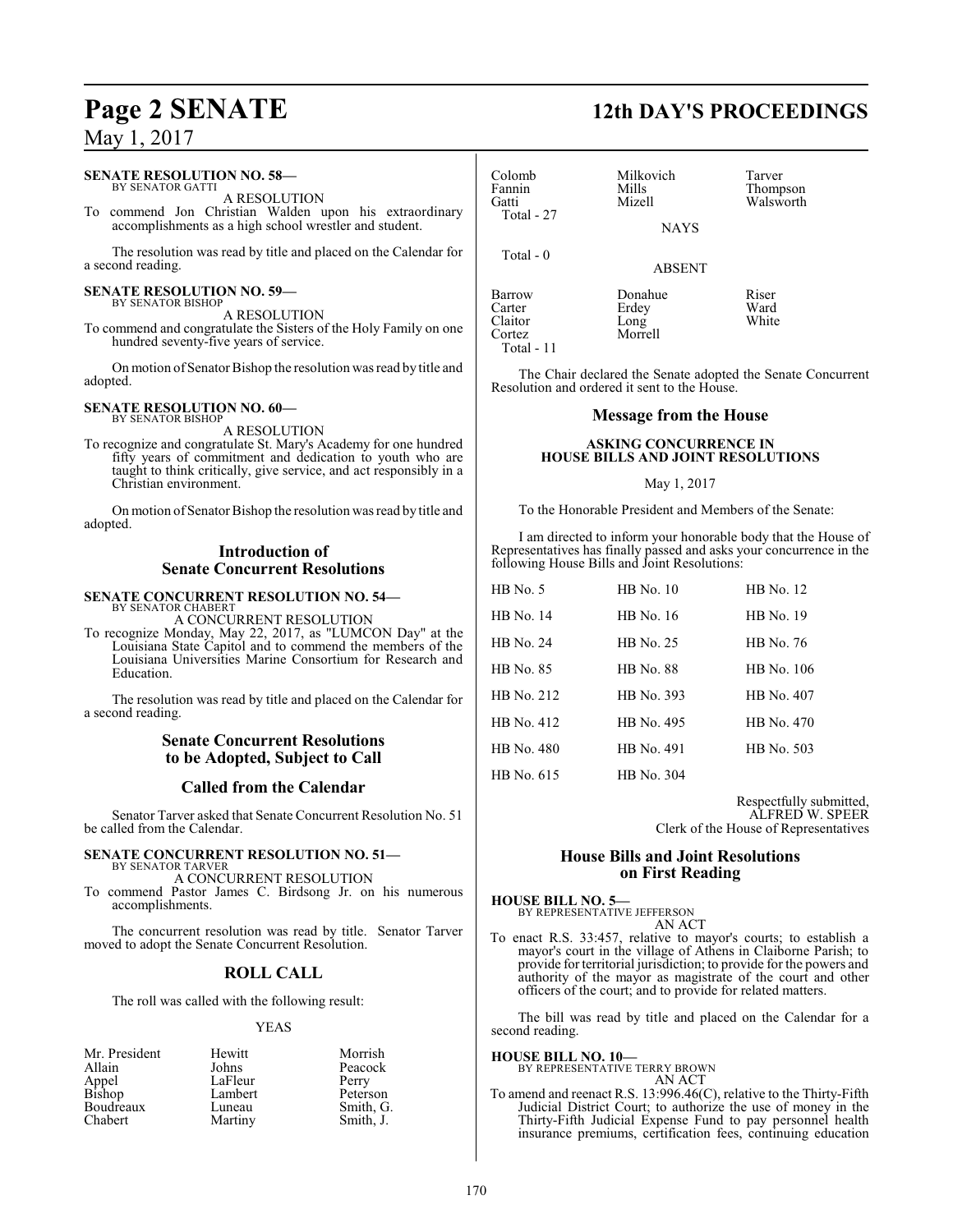# **12th DAY'S PROCEEDINGS Page 3 SENATE** May 1, 2017

fees, and capital expenditures; to provide for retroactive and prospective application; and to provide for related matters.

The bill was read by title and placed on the Calendar for a second reading.

#### **HOUSE BILL NO. 12—** BY REPRESENTATIVE MACK

AN ACT

To enact R.S.  $33:103(C)(1)(n)$ , relative to the Livingston Parish planning commission; to authorize the governing authority of the parish to pay members a per diem for attending commission meetings; to provide relative to the amount of the per diem and for the number of meetings for which members may be paid; and to provide for related matters.

The bill was read by title and placed on the Calendar for a second reading.

# **HOUSE BILL NO. 14—** BY REPRESENTATIVE FALCONER

AN ACT

To enact R.S. 25:212.2, relative to the Madisonville branch library in St. Tammany Parish; to authorize the governing authority of St. Tammany Parish to name the library in honor of a living person; and to provide for related matters.

The bill was read by title and placed on the Calendar for a second reading.

#### **HOUSE BILL NO. 16—**

BY REPRESENTATIVE MCFARLAND AN ACT

To enact R.S. 47:338.218, relative to the town of Jonesboro; to authorize the governing authority of the town, subject to voter approval, to levy and collect a hotel occupancy tax; to provide for the use of the tax proceeds; and to provide for related matters.

The bill was read by title and placed on the Calendar for a second reading.

#### **HOUSE BILL NO. 19—**

BY REPRESENTATIVE MAGEE AN ACT

To amend and reenact R.S. 33:1243(A)(1), relative to penalties for violations of parish ordinances; to authorize the imposition of community service as a penalty for violating a parish ordinance; to provide for the maximum number of hours of community service a person may be ordered to perform; and to provide for related matters.

The bill was read by title and placed on the Calendar for a second reading.

#### **HOUSE BILL NO. 24—** BY REPRESENTATIVE THIBAUT

AN ACT

To enact R.S. 33:4574(F)(10), relative to the West Baton Rouge Parish Tourist Commission; to provide for changes to the membership of the commission; and to provide for related matters.

The bill was read by title and placed on the Calendar for a second reading.

#### **HOUSE BILL NO. 25—** BY REPRESENTATIVE ANDERS

AN ACT

To enact R.S. 13:5554(W)(4), relative to group insurance benefits for retired sheriffs and deputy sheriffs of the Madison Parish Sheriff's Department; to provide for the availability of certain insurance benefits to certain retired employees; and to provide for related matters.

The bill was read by title and placed on the Calendar for a second reading.

### **HOUSE BILL NO. 76—**

BY REPRESENTATIVE HAVARD AN ACT

To amend and reenact R.S. 33:4574.1.1(A)(37), relative to hotel occupancy taxes in West Feliciana Parish; to authorize the West Feliciana Parish Tourist Commission to levy additional hotel occupancy taxes, subject to voter approval; to provide relative to the hotel occupancy tax levied by West Feliciana Parish; and to provide for related matters.

The bill was read by title and placed on the Calendar for a second reading.

#### **HOUSE BILL NO. 85—**

BY REPRESENTATIVES PRICE, BACALA, BAGNERIS, BERTHELOT, BOUIE, DWIGHT, EDMONDS, RICHARD, AND SCHEXNAYDER AN ACT

To enact R.S.  $40:1665.2(B)(17)$  and  $(C)(4)$ , relative to survivors of law enforcement officers killed while performing their duties; to provide for financial benefits for survivors of federal law enforcement agents killed in Louisiana; and to provide for related matters.

The bill was read by title and placed on the Calendar for a second reading.

#### **HOUSE BILL NO. 88—**

BY REPRESENTATIVES GREGORY MILLER, GAINES, AND SCHEXNAYDER AND SENATOR GARY SMITH AN ACT

To enact R.S. 33:4712.17, relative to the naming of a law enforcement training facility in St. John the Baptist Parish; to provide for an exception to the statutory prohibition of naming of a public building after a living person; to authorize the St. John the Baptist Parish Sheriff to name a certain building after a living person; and to provide for related matters.

The bill was read by title and placed on the Calendar for a second reading.

#### **HOUSE BILL NO. 106—**

BY REPRESENTATIVE POPE AN ACT

To enact R.S. 13:5554(FF), relative to the qualification for certain group insurance benefits for the Livingston Parish Sheriff's Office; to require service with the sheriff's office for a certain period of time; and to provide for related matters.

The bill was read by title and placed on the Calendar for a second reading.

## **HOUSE BILL NO. 212—** BY REPRESENTATIVE GISCLAIR

AN ACT

To amend and reenact R.S. 29:26.1(C)(1), relative to applications for death or disability benefits; to provide for the submission of claims for disability benefits; and to provide for related matters.

The bill was read by title and placed on the Calendar for a second reading.

#### **HOUSE BILL NO. 304—**

BY REPRESENTATIVE HILFERTY AN ACT

To enact R.S.  $15:1352(A)(64)$  and  $(65)$ , relative to racketeering activity; to add offenses relative to armed robbery to the definition of "racketeering activity"; and to provide for related matters.

The bill was read by title and placed on the Calendar for a second reading.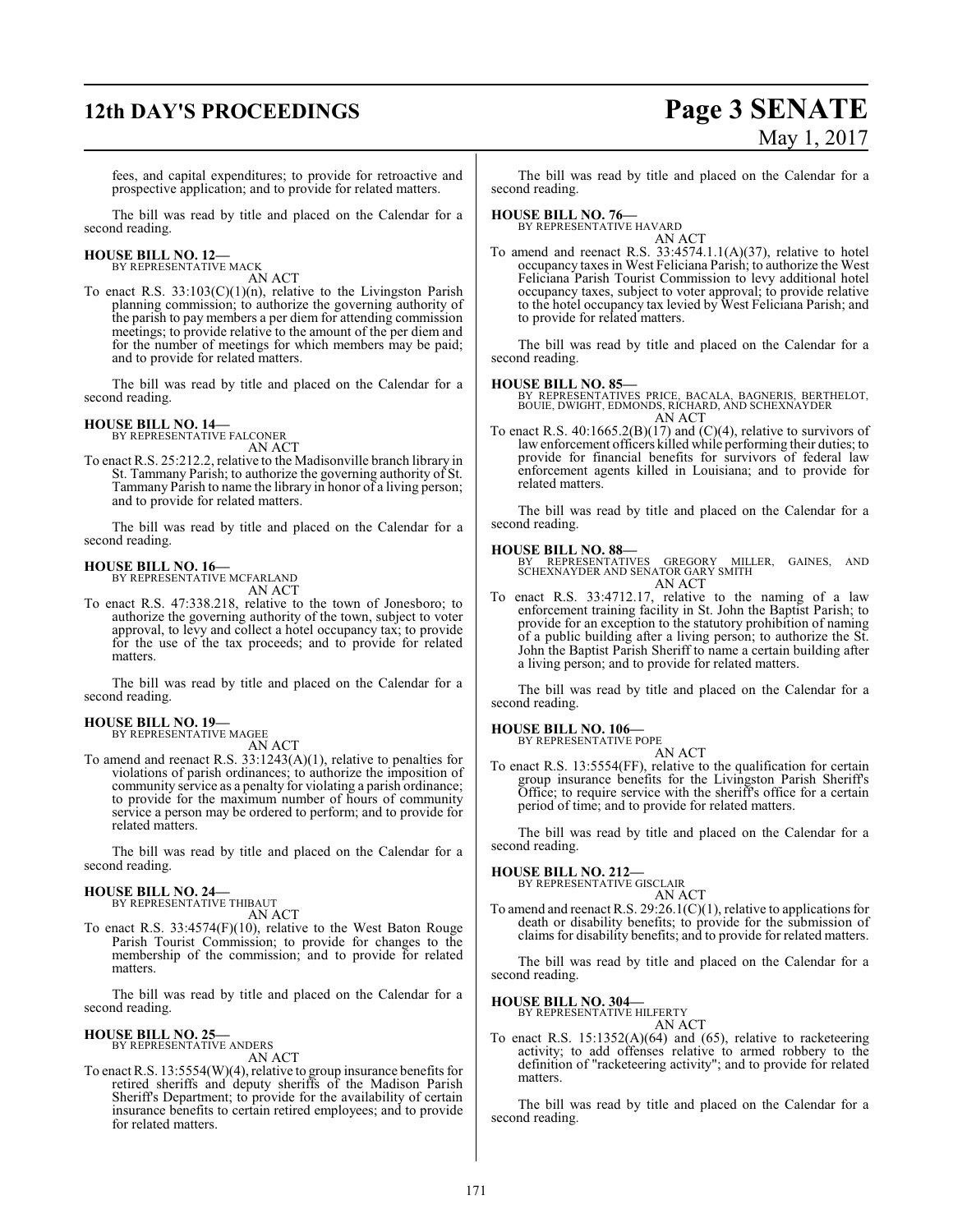# **Page 4 SENATE 12th DAY'S PROCEEDINGS**

## May 1, 2017

**HOUSE BILL NO. 393—**

BY REPRESENTATIVES CONNICK, MARCELLE, ARMES, BERTHELOT,<br>BILLIOT, BOUIE, CARPENTER, STEVE CARTER, FOIL, LANCE HARRIS,<br>HAVARD, HOFFMANN, IVEY, JORDAN, LYONS, MARINO, JAY<br>MORRIS, POPE, PYLANT, RICHARD, SCHEX AN ACT

To amend and reenact R.S. 22:1331, relative to residential property insurance policies; to provide certain policyholders the option to exclude personal property coverage after a declared disaster; to provide for a reduction in premium; to provide for the withdrawal of the exclusion and the reduction in premium; and to provide for related matters.

The bill was read by title and placed on the Calendar for a second reading.

# **HOUSE BILL NO. 407—** BY REPRESENTATIVE HUVAL

AN ACT To amend and reenact R.S.  $22:855(B)(1)$  and  $(2)(c)$  and  $1568(B)$  and to enact R.S.  $22:855(B)(2)(d)$ , relative to producer compensation; to authorize agency fees on individual and group health insurance policies and supplemental benefit insurance policies; to provide for commissions and other forms of compensation; and to provide for related matters.

The bill was read by title and placed on the Calendar for a second reading.

#### **HOUSE BILL NO. 412—** BY REPRESENTATIVE LEBAS

AN ACT

To enact R.S. 17:436.1(L) and 3996(B)(13), relative to the administration of medication at public schools; to except sunscreen from requirements and restrictions pertaining to the administration of medication to public school students; to authorize a student to possess and self-apply sunscreen; to authorize a public school employee to volunteer to apply sunscreen to a student under certain circumstances; to provide a limitation of liability; and to provide for related matters.

The bill was read by title and placed on the Calendar for a second reading.

#### **HOUSE BILL NO. 470—**

BY REPRESENTATIVE FALCONER AN ACT

To authorize and provide for the transfer of certain state property; to authorize the transfer of certain state property in St. Tammany Parish; to provide for the property description; to provide for reservation of mineral rights; to provide terms and conditions; to provide an effective date; and to provide for related matters.

The bill was read by title and placed on the Calendar for a second reading.

# **HOUSE BILL NO. 480—** BY REPRESENTATIVE HUVAL

AN ACT

To amend and reenact R.S. 22:821(B)(36) and (37), 2440(C), (D)(3), and (E), 2441(E)(1), and 2443 and to repeal R.S. 22:2440(F) and 2451, relative to the Health Insurance Issuer External Review Act; to extend the period during which independent review organizations are approved by the commissioner; to require independent review organizations to immediately notify the commissioner of insurance of any material change to the organization's accreditation; to repeal certain administrative and regulatory requirements related to independent review organizations; to repeal annual reporting fees; and to provide for related matters.

The bill was read by title and placed on the Calendar for a second reading.

#### **HOUSE BILL NO. 491—**

BY REPRESENTATIVE LEOPOLD AN ACT

To amend and reenact R.S. 41:1214(B) and to enact R.S. 41:1214(E), relative to the advertisement and bids for the lease of public land; to provide relative to the delivery and acceptance of bids; to provide for a uniform and secure electronic interactive system for submittal of lease bids; and to provide for related matters.

The bill was read by title and placed on the Calendar for a second reading.

#### **HOUSE BILL NO. 495—**

BY REPRESENTATIVE JIM MORRIS

AN ACT To authorize and provide for the transfer of certain state property; to authorize the transfer of certain state property in Bossier Parish; to provide for the property description; to provide for reservation of mineral rights; to provide terms and conditions; to provide an effective date; and to provide for related matters.

The bill was read by title and placed on the Calendar for a second reading.

**HOUSE BILL NO. 503—** BY REPRESENTATIVE THIBAUT AN ACT

To amend and reenact R.S.  $22:821(B)(3)$  and  $1546(B)(1)(a)$ , relative to licensing of insurance producers; to provide for licensing fees paid by insurance producers; to provide for licensing of business entities as insurance producers; to provide for disclosure of persons with ten percent or more controlling interest in a resident business entity; to provide for disclosure upon request of persons with ten percent or more controlling interest in a nonresident business entity; and to provide for related matters.

The bill was read by title and placed on the Calendar for a second reading.

**HOUSE BILL NO. 615—** BY REPRESENTATIVE TERRY LANDRY AN ACT

To amend and reenact R.S. 15:574.4.1(D), relative to inmate programs; to provide relative to completion of programs prior to release on parole; and to provide for related matters.

The bill was read by title and placed on the Calendar for a second reading.

#### **Message from the House**

#### **ASKING CONCURRENCE IN HOUSE CONCURRENT RESOLUTIONS**

#### April 27, 2017

To the Honorable President and Members of the Senate:

I am directed to inform your honorable body that the House of Representatives has finally passed and asks your concurrence in the following House Concurrent Resolutions:

HCR No. 14 HCR No. 17

Respectfully submitted, ALFRED W. SPEER Clerk of the House of Representatives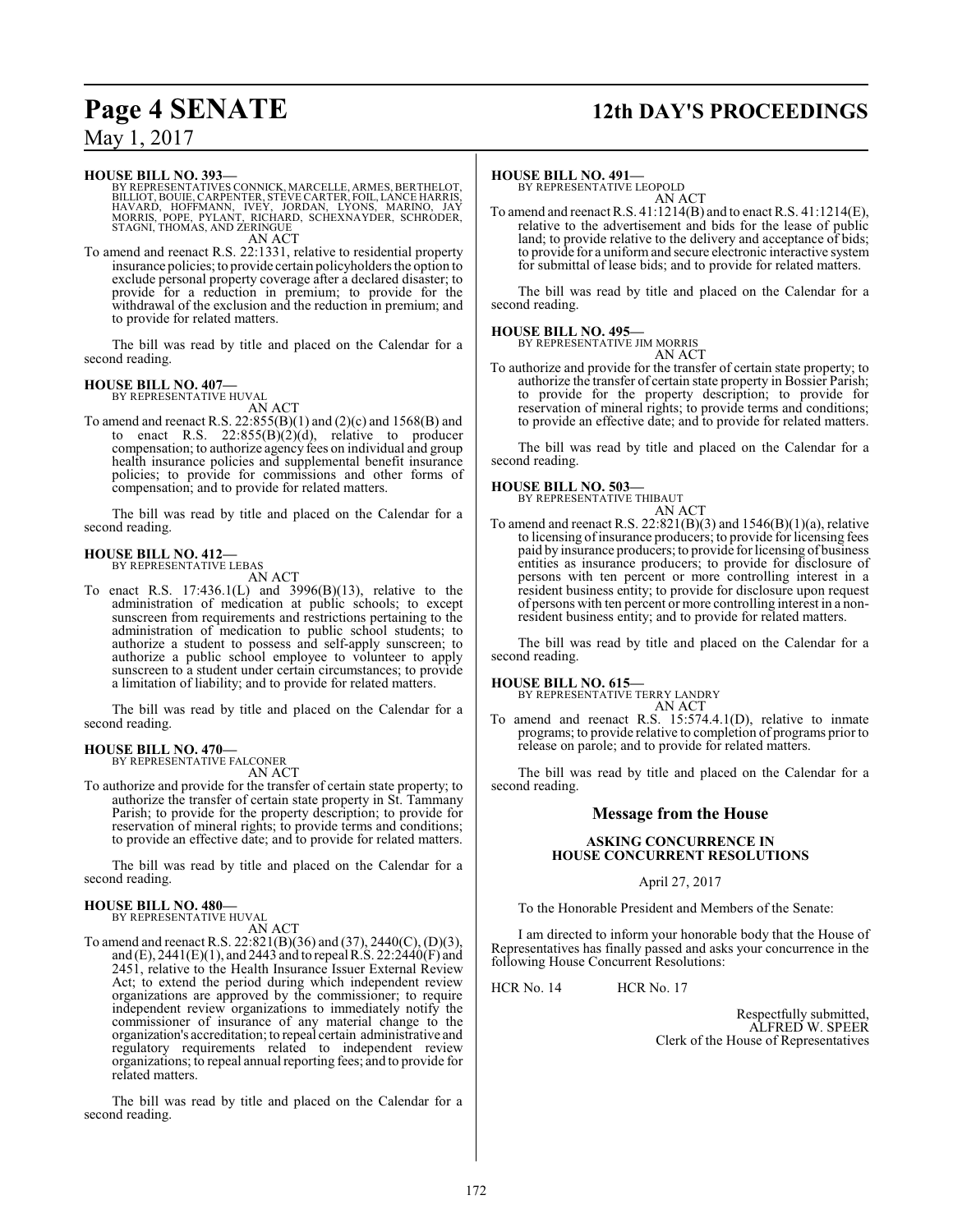# **12th DAY'S PROCEEDINGS Page 5 SENATE**

# May 1, 2017

#### **House Concurrent Resolutions on First Reading**

#### **HOUSE CONCURRENT RESOLUTION NO. 14—**

BY REPRESENTATIVE MORENO A CONCURRENT RESOLUTION

To urge and request the State Board of Elementary and Secondary Education to allowcomputer science courses to count as science credit for purposes of satisfying high school graduation requirements and to establish and implement a state plan for making computer science a fundamental part of the state's public education system.

The resolution was read by title and placed on the Calendar for a second reading.

#### **HOUSE CONCURRENT RESOLUTION NO. 17—** BY REPRESENTATIVE HOFFMANI

A CONCURRENT RESOLUTION

To urge and request the Department of Children and Family Services to study the issue of reporting of child abuse and neglect in military families, and to recommend to the legislature policies for improving coordination between the department and the United States Department of Defense in matters relating to child welfare.

The resolution was read by title and placed on the Calendar for a second reading.

#### **House Bills and Joint Resolutions on Second Reading**

- **HOUSE BILL NO. 20—** BY REPRESENTATIVES PRICE, BERTHELOT, BACALA, BOUIE, BROADWATER, HALL, LEGER, AND SMITH AN ACT
- To enact R.S. 17:154.1(A)(6), relative to minimum requirements for instructional time for students in public schools; to provide for applicability of such requirements under certain circumstances; to provide for exceptions; and to provide for related matters.

The bill was read by title and referred by the President to the Committee on Education.

## **HOUSE BILL NO. 75—**

BY REPRESENTATIVE MIGUEZ AN ACT

To amend and reenact R.S. 40:41(C)(1) and (2), relative to vital records; to provide relative to access to such records; to authorize attorneys to obtain a death certificate for succession purposes under certain circumstances; and to provide for related matters.

The bill was read by title and referred by the President to the Committee on Health and Welfare.

#### **HOUSE BILL NO. 161—**

BY REPRESENTATIVE SEABAUGH AN ACT

To amend and reenact R.S. 14:313(D) and to enact R.S.  $14:313(C)(4)$ ,  $(5)$ ,  $(6)$ , and  $(7)$ , relative to offenses affecting the public generally; to provide relative to the prohibition on wearing hoods, masks, and other facial disguises in public places; to provide an exception for persons driving or riding a motorcycle; to provide for exceptions; and to provide for related matters.

The bill was read by title and referred by the President to the Committee on Judiciary C.

#### **HOUSE BILL NO. 162—**

BY REPRESENTATIVE SHADOIN AN ACT

To amend and reenact R.S. 14:133.6(A) and (C) and to enact R.S.  $14:133.6(B)(3)$  and (4), relative to the crime of filing a false lien; to amend the crime of filing a false lien against a law enforcement officer or court officer to apply to state officers and state employees; to provide for definitions; to provide for criminal penalties; and to provide for related matters.

The bill was read by title and referred by the President to the Committee on Judiciary C.

#### **HOUSE BILL NO. 233—** BY REPRESENTATIVE THOMAS



To enact R.S. 22:436(B)(4), relative to approved unauthorized insurers; to provide for placement on the list of approved unauthorized insurers; to provide filing requirements of surplus lines insurers; to require evidence from the insurer's domiciliary jurisdiction; and to provide for related matters.

The bill was read by title and referred by the President to the Committee on Insurance.

# **HOUSE BILL NO. 286—** BY REPRESENTATIVE SMITH

AN ACT

To amend and reenact R.S. 15:574.4.2(C) and R.S. 46:1807(B)(1), (3), and (5) and  $1816(B)(5)$  and  $(C)(1)$  and to enact R.S.  $46:1806(F)$ , 1809(D), and  $1816(C)(3)$ , relative to restitution as a condition of parole; to provide for the payment of restitution to the Crime Victims Reparations Fund in certain cases; to provide for recovery by the victim of restitution payments directed to the Crime Victims Reparations Fund; to provide relative to the duties of the Crime Victims Reparations Board; to provide relative to the source and use of funds in the Crime Victims Reparations Fund; and to provide for related matters.

The bill was read by title and referred by the President to the Committee on Judiciary B.

#### **HOUSE BILL NO. 287—**

BY REPRESENTATIVE TALBOT

AN ACT To amend and reenact R.S. 22:41(11), 885(B), 887(A)(5) and (D),  $1271(A)$ ,  $1484(A)(1)$ , and  $1892(A)(1)$ , relative to property and casualty insurance claims; to provide for the return of unearned premium to the mortgagee; to provide for notice of claim payments to the mortgagee; to provide for notice to the mortgagee of cancellation ofthe policy by an insurer; to provide for identification of the insured property in the notice to insured and the mortgagee; to provide notice to the mortgagee of additional required premium; and to provide for related matters.

The bill was read by title and referred by the President to the Committee on Insurance.

#### **HOUSE BILL NO. 289—**

BY REPRESENTATIVE THOMAS AN ACT

To enact R.S. 22:41.2, relative to the disclosure of contact information; to require that each risk-bearing entity transmit accurate contact information to the commissioner; to provide guidelines for whom the contact information is needed; and to provide for related matters.

The bill was read by title and referred by the President to the Committee on Insurance.

#### **HOUSE BILL NO. 295—**

BY REPRESENTATIVE CHAD BROWN AN ACT

To amend and reenact R.S. 27:402(17), 405(D), and 407(A), relative to video draw poker devices; to provide relative to the forms of payment video draw poker devices may accept; to authorize the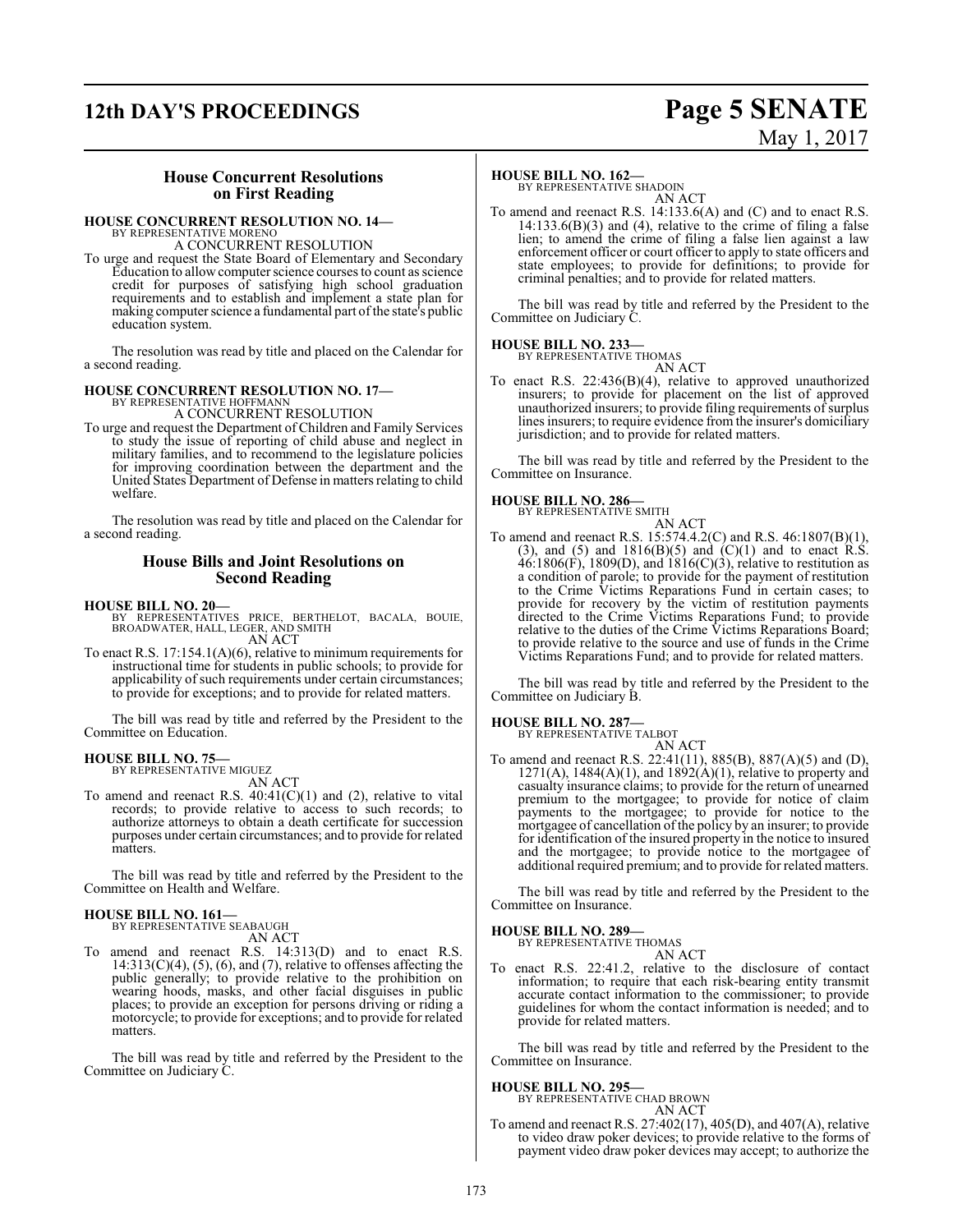use of ticket vouchers; to raise the denomination of cash accepted in video draw poker devices; and to provide for related matters.

The bill was read by title and referred by the President to the Committee on Judiciary B.

**HOUSE BILL NO. 308—** BY REPRESENTATIVES MCFARLAND, ABRAHAM, ANDERS, TERRY BROWN, CHANEY, DEVILLIER, DWIGHT, HOFFMANN, JACKSON,<br>DUSTIN MILLER, PYLANT, SCHRODER, AND THIBAUT AND<br>SENATORS FANNIN,THOMPSON,AND WALSWORTH AN ACT

To enact R.S. 42:1119(H), relative to nepotism; to provide an exception to allow the continued employment of a cadet or graduate of the state police training academy in the classified state police service under certain circumstances; to provide for the application and effectiveness of the exception; and to provide for related matters.

The bill was read by title and referred by the President to the Committee on Judiciary B.

#### **HOUSE BILL NO. 378—** BY REPRESENTATIVE ANDERS

AN ACT

To amend and reenact R.S. 22:2083(A)(4) and to enact  $22:2083(B)(2)(k)$ , relative to the Louisiana Life and Health Insurance Guaranty Association; to exclude a person acquiring rights to receive payments through a "structured settlement factoring transaction" from guaranty fund coverage; and to provide for related matters.

The bill was read by title and referred by the President to the Committee on Insurance.

#### **HOUSE BILL NO. 524—**

BY REPRESENTATIVE SCHRODER AN ACT

To repeal Code of Civil Procedure Article 1426.1(E), relative to discovery in civil matters; to provide relative to the authority of a district attorney to move to stay discovery in certain circumstances; and to provide for related matters.

The bill was read by title and referred by the President to the Committee on Judiciary A.

# **HOUSE BILL NO. 525—** BY REPRESENTATIVE SEABAUGH

AN ACT

To enact R.S. 9:2800.25, relative to liability for the violation of certain federal detainer orders; to provide for legislative findings; to establish certain obligations; to provide a cause of action under certain circumstances; to provide for solidary liability; to provide for prescription; and to provide for related matters.

The bill was read by title and referred by the President to the Committee on Judiciary A.

#### **HOUSE BILL NO. 560—** BY REPRESENTATIVE HUNTER

AN ACT

To amend and reenact R.S.  $13:4163(B)$ ,  $(E)(1)(b)$  and  $(I)$  and to enact R.S.  $13:4163(E)(1)(c)$ , relative to legislative continuances; to provide for the filing of a motion for legislative continuance by electronic means; to provide relative to the required documents to be filed; to provide relative to the delays for filing the motion; and to provide for related matters.

The bill was read by title and referred by the President to the Committee on Judiciary A.

# **Page 6 SENATE 12th DAY'S PROCEEDINGS**

#### **House Concurrent Resolutions on Second Reading**

#### **HOUSE CONCURRENT RESOLUTION NO. 49—** BY REPRESENTATIVE STOKES

A CONCURRENT RESOLUTION

To designate Wednesday, May 3, 2017, as the National Multiple Sclerosis Society Louisiana State Action Day at the state capitol and to encourage efforts to inform the citizens of Louisiana about multiple sclerosis.

The resolution was read by title. Senator Martiny moved to concur in the House Concurrent Resolution.

#### **ROLL CALL**

The roll was called with the following result:

#### YEAS

Mr. President Hewitt Peacock<br>Allain Johns Perry Perry Appel LaFleur Peterson<br>Bishop Lambert Smith, G Lambert Smith, G.<br>
Luneau Smith, J. Boudreaux Luneau Smith,<br>
Chabert Martiny Tarver Chabert Martiny Tarver<br>
Colomb Milkovich Thompson Colomb Milkovich<br>
Donahue Mills Mills Walsworth<br>Mizell Fannin<br>Gatti Morrish Total - 28 **NAYS**  Total - 0 ABSENT Barrow Erdey Ward<br>Carter Long White Carter<br>Claitor Morrell<br>Riser

The Chair declared the Senate concurred in the House Concurrent Resolution and ordered it returned to the House.

# **HOUSE CONCURRENT RESOLUTION NO. 50—** BY REPRESENTATIVE CARMODY

A CONCURRENT RESOLUTION

To recognize May 2017 as Building Safety Month, as sponsored by the International Code Council, to raise awareness of the important role of building codes for the health, safety, and welfare of the public.

The resolution was read by title. Senator Peacock moved to concur in the House Concurrent Resolution.

#### **ROLL CALL**

The roll was called with the following result:

#### YEAS

Mr. President Hewitt Peacock<br>Allain Johns Perry Allain Johns<br>
Appel LaFleur Appel LaFleur Peterson<br>Bishop Lambert Smith, G Boudreaux Luneau Smith,<br>Chabert Martiny Tarver Chabert Martiny Tarver<br>
Colomb Milkovich Thompson Colomb Milkovich<br>
Donahue Mills

Cortez Total - 10

> Lambert Smith, G.<br>
> Luneau Smith, J. Walsworth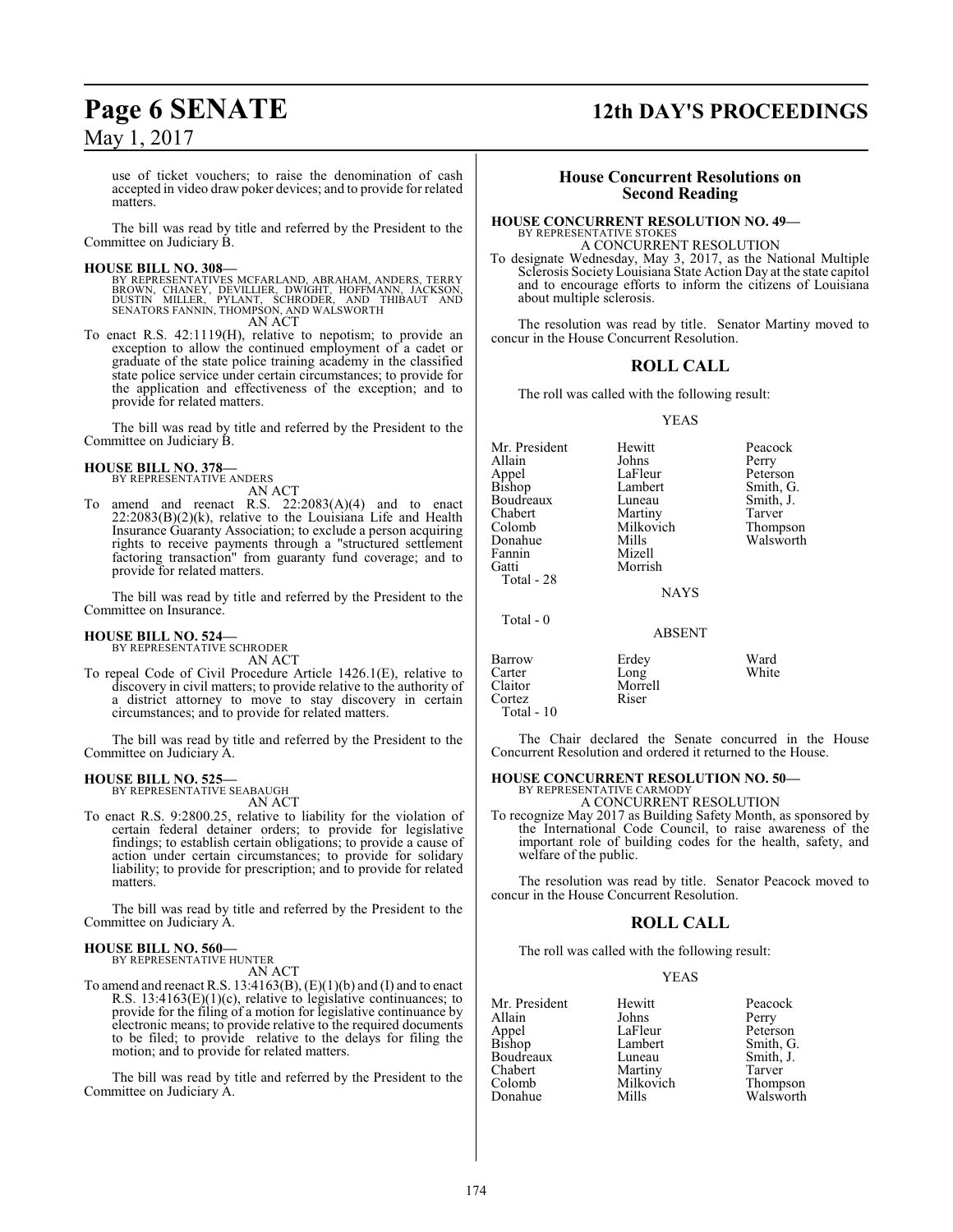# **12th DAY'S PROCEEDINGS Page 7 SENATE**

Fannin Mizell<br>Gatti Morris Morrish Total - 28

Total - 0

ABSENT

Barrow Erdey Ward<br>Carter Long White Carter Long<br>Claitor Morre Cortez Total - 10

Morrell<br>Riser

The Chair declared the Senate concurred in the House Concurrent Resolution and ordered it returned to the House.

#### **Reports of Committees**

The following reports of committees were received and read:

#### **REPORT OF COMMITTEE ON**

#### **EDUCATION**

Senator Dan W. "Blade" Morrish, Chairman on behalf of the Committee on Education, submitted the following report:

April 27, 2017

To the President and Members of the Senate:

I am directed by your Committee on Education to submit the following report:

## **SENATE BILL NO. 106—**

BY SENATOR BISHOP

AN ACT

To enact R.S. 17:3351(L), relative to postsecondary education; to provide relative to the prevention of unplanned pregnancies among unmarried college students; to require each public postsecondary institution to develop and implement an action plan to address the prevention of unplanned pregnancies among unmarried college students; to provide for components of the plan; to provide for reporting requirements; and to provide for related matters.

Reported with amendments.

#### **SENATE BILL NO. 145—** BY SENATOR CLAITOR

AN ACT

To enact R. S. 17:1891 within Chapter 6 of Title 17 of the Louisiana Revised Statutes of 1950, relative to granting of free tuition by Tulane University; to provide relative to the Tulane Legislative Scholarship; to require that a student's legislative scholarship be applied toward his financial obligations before certain other award amounts; and to provide for related matters.

Reported favorably.

#### **SENATE BILL NO. 225—** BY SENATOR HEWITT

AN ACT

To enact Chapter 45 of Title 17 of the Louisiana Revised Statutes of 1950, to be comprised of R.S. 17:4071 through 4073, and R.S. 36:651(T)(6), relative to science, technology, engineering, and mathematics education; to create the Louisiana Science,

# May 1, 2017

Technology, Engineering, and Mathematics Advisory Council and provide for its membership, powers, duties, and functions; to create and provide with respect to the Science, Technology, Engineering, and Mathematics Education Fund; to provide for a science, technology, engineering, and mathematics high school diploma endorsement; and to provide for related matters.

Reported with amendments.

#### **SENATE BILL NO. 230—** BY SENATOR LAFLEUR

AN ACT

To amend and reenact R.S. 36:851(A), and to repeal Chapter 5-G of Title 25 of the Louisiana Revised Statutes of 1950, comprised of R.S. 25:380.41 through 380.46, Chapter 5-I of Title 25 of the Louisiana Revised Statutes of 1950, comprised of R.S. 25:380.61 through 380.66, Chapter 5-J of Title 25 of the Louisiana Revised Statutes of 1950, comprised of R.S. 25:380.71 through 380.76, Chapter 5-M of Title 25 of the Louisiana Revised Statutes of 1950, comprised of R.S. 25:380.101 through 380.106, Chapter 5-O of Title 25 of the Louisiana Revised Statutes of 1950, comprised of R.S. 25:380.121 through 380.126, and R.S. 36:744 (P), (T), (U), (X), (Z), and 801.11, 801.13, 801.17, and 801.19, relative to museums; to remove certain museums from the jurisdiction of the Department of State and to delete all statutory provisions relative to such museums and their governing boards; and to provide for related matters.

Reported with amendments.

Respectfully submitted, DAN W. "BLADE" MORRISH Chairman

#### **REPORT OF COMMITTEE ON**

#### **LOCAL AND MUNICIPAL AFFAIRS**

Senator Yvonne Colomb, Chairman on behalf ofthe Committee on Local and Municipal Affairs, submitted the following report:

#### April 27, 2017

To the President and Members of the Senate:

I am directed by your Committee on Local and Municipal Affairs to submit the following report:

#### **SENATE BILL NO. 5—**

BY SENATOR LUNEAU AN ACT

To amend and reenact R.S. 33:3887.5, relative to Sewerage District No. 2 of Rapides Parish; to authorize a per diem for members of the board of supervisors; and to provide for related matters.

Reported favorably.

#### **SENATE BILL NO. 10—** BY SENATOR MILLS

AN ACT

To amend and reenact R.S. 47:1925.11, relative to the assessor in the St. Martin Parish Assessment District; to authorize the assessor in such district to receive an automobile expense allowance; to provide for an effective date; and to provide for related matters.

Reported favorably.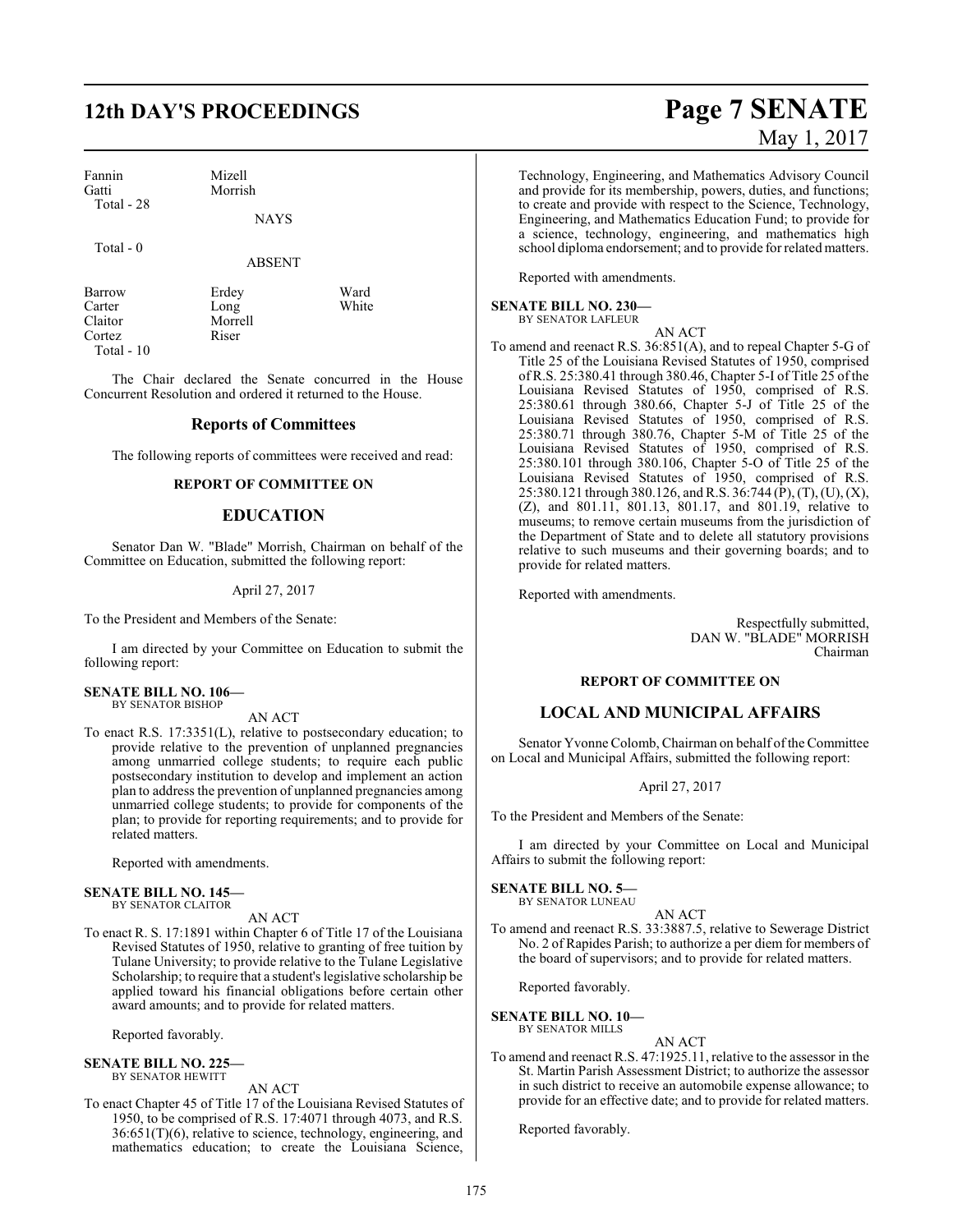**SENATE BILL NO. 99—**

BY SENATOR DONAHUE AN ACT

To amend and reenact R.S. 33:130.401(A), 130.402(A), (B), (D), (E), (F) and (G), and R.S. 33:130.409(A), and to enact R.S. 33:130.409 (D), relative to the St. Tammany Parish Development District; to provide relative to the classification of the district; to provide relative to its board of commissioners; to provide relative to a nominating committee; to provide relative to certain prohibitions regarding transactions and employment; and to provide for related matters.

Reported with amendments.

#### **SENATE BILL NO. 115—** BY SENATOR APPEL

AN ACT

To enact R.S. 33:9097.30, relative to crime prevention and improvement districts; to create the University Neighborhood Security and Improvement District in Orleans Parish; to provide for the powers and duties of the district and its board of commissioners; to provide for a parcel fee; to provide with respect to termination of the district; and to provide for related matters.

Reported favorably.

# **SENATE BILL NO. 162—** BY SENATOR APPEL

AN ACT

To amend and reenact R.S. 33:5002(A)(6) and (7) and (B)(2), relative to the Louisiana Inclusionary Zoning and Workforce Affordable Housing Act; to encourage incentive based housing policy; and to provide for related matters.

Reported with amendments.

#### **SENATE BILL NO. 199—** BY SENATOR ERDEY

AN ACT

To enact R.S. 33:4712.17, relative to property and buildings; to provide for the borrowing of public equipment; to provide for use of public equipment among public entities; to provide for a definition; and to provide for related matters.

Reported with amendments.

#### **SENATE BILL NO. 200—** BY SENATOR ERDEY

AN ACT

To enact R.S. 33:3887(C), relative to the Livingston Parish Sewer District; to provide for an increase in the membership of the board of supervisors; and to provide for related matters.

Reported favorably.

#### **SENATE BILL NO. 204—**

BY SENATOR GARY SMITH

- AN ACT
- To enact R.S. 25:224 to authorize St. John the Baptist Parish to name the St. John the Baptist Parish Library's central branch in honor of a living person; and to provide for related matters.

Reported favorably.

#### **SENATE BILL NO. 210—**

BY SENATOR ERDEY

AN ACT

To amend and reenact R.S. 38:1759, relative to the board of commissioners of Gravity Drainage District No. 2 of Livingston Parish; to increase the membership of the board of commissioners; and to provide for related matters.

Reported favorably.

# **Page 8 SENATE 12th DAY'S PROCEEDINGS**

**SENATE BILL NO. 238—**

BY SENATOR PERRY AN ACT

To enact R.S. 47:338.24.4, relative to municipal sales and use taxes; to authorize the governing authority for the town of Duson to levy and collect an additional sales and use tax; to require voter approval; to provide for the use of the tax revenue; and to provide for related matters.

Reported favorably.

Respectfully submitted, YVONNE COLOMB Chairman

#### **REPORT OF COMMITTEE ON**

#### **NATURAL RESOURCES**

Senator Norbèrt N. "Norby" Chabert, Chairman on behalf of the Committee on Natural Resources, submitted the following report:

April 27, 2017

To the President and Members of the Senate:

I am directed by your Committee on Natural Resources to submit the following report:

# **SENATE BILL NO. 119—** BY SENATOR WARD

AN ACT

To authorize and provide for the lease to Williams, Inc. of any right, title, and interest the state may claim in and to the surface of certain immoveable property located in Iberville Parish; to provide for a description of the surface of the land to be leased; to provide for the reservation of mineral and timber rights; to provide for the discretion of the administrator of the state land office to negotiate such other terms and conditions as he shall deem necessary, appropriate, and in the best interests of the state; and to provide for related matters.

Reported favorably.

#### **SENATE BILL NO. 132—** BY SENATOR WHITE

AN ACT

To amend and reenact R.S. 56:1855(M)(2) and to enact R.S. 56:1855(O), relative to the Louisiana Scenic Rivers Act; to provide for certain natural and scenic rivers; to provide exceptions for certain uses on the Amite River, Comite River, and Bayou Manchac; to provide terms, conditions, and procedures; and to provide for related matters.

Reported favorably.

# **SENATE BILL NO. 143—** BY SENATOR CHABERT AND REPRESENTATIVE STOKES

AN ACT

To amend and reenact R.S. 36:204(B)(6) and R.S. 56:1687(6) and (9), and to enact R.S.  $36:204(B)(9)$  and (10), relative to the powers and duties of the secretary of culture, recreation and tourism; to provide for the procedure for the sale, lease, and sublease of state parks land; to provide for concession leases; and to provide for related matters.

Reported with amendments.

#### **SENATE BILL NO. 164—** BY SENATOR PEACOCK

AN ACT

To amend and reenact R.S. 17:87.6(A) and R.S. 41:891 and 892(A) and  $(F)$ , and to enact R.S.  $41:892(G)$ , relative to school lands; to provide for the sale of certain school lands by school boards; to provide for the sale by a licensed real estate broker; to provide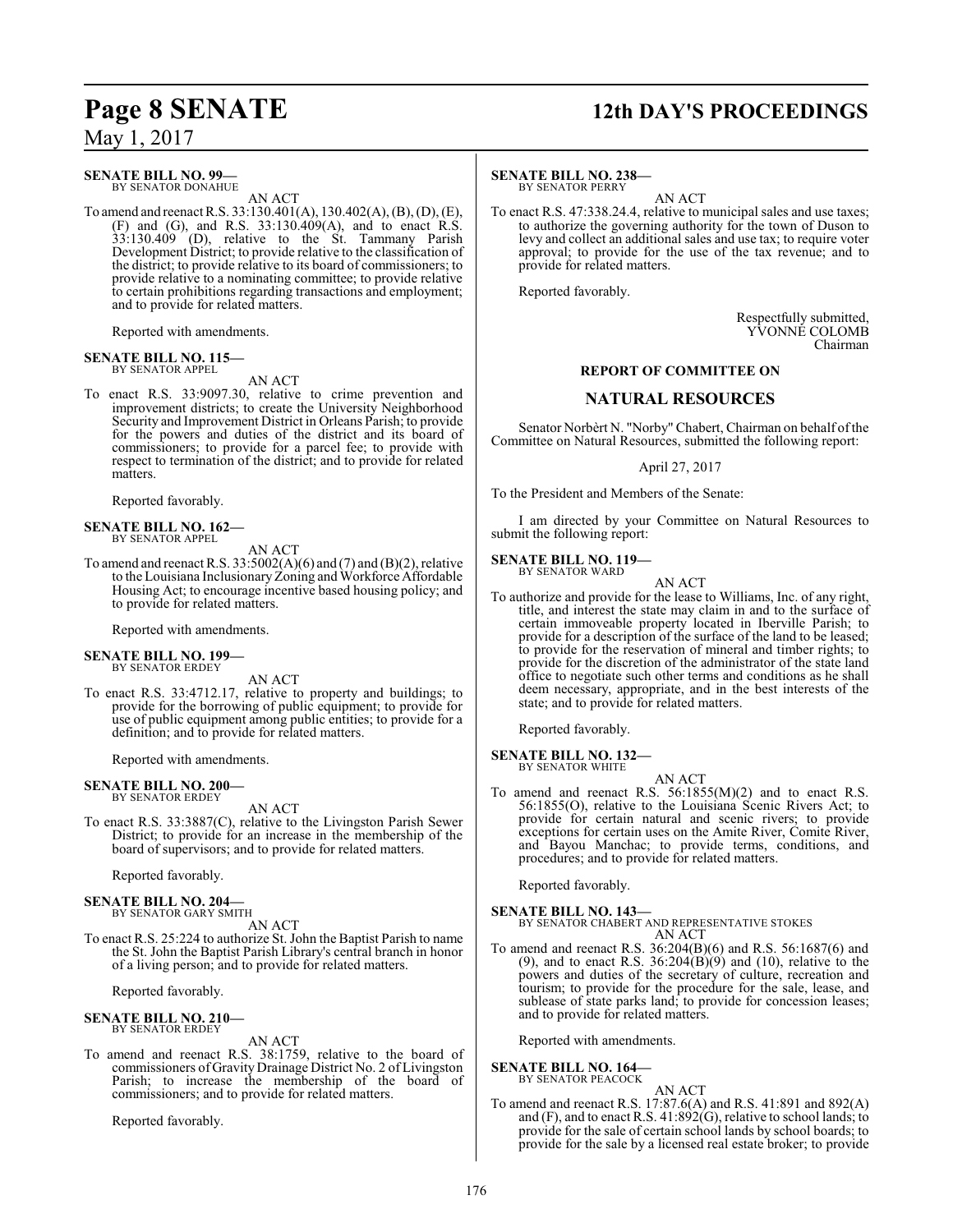# **12th DAY'S PROCEEDINGS Page 9 SENATE**

# May 1, 2017

for the appraisement of school lands; to provide procedures, terms, conditions, and requirements of the sale; and to provide for related matters.

Reported with amendments.

Respectfully submitted, NORBÈRT N. "NORBY" CHABERT Chairman

#### **REPORT OF COMMITTEE ON**

#### **TRANSPORTATION, HIGHWAYS AND PUBLIC WORKS**

Senator Patrick Page Cortez, Chairman on behalf of the Committee on Transportation, Highways and Public Works, submitted the following report:

#### April 27, 2017

To the President and Members of the Senate:

I am directed by your Committee on Transportation, Highways and Public Works to submit the following report:

#### **SENATE RESOLUTION NO. 1—** BY SENATORS MORRISH AND ALARIO

A RESOLUTION

To approve the annual integrated coastal protection plan for Fiscal Year 2018 as adopted by the Coastal Protection and Restoration Authority Board.

Reported with amendments.

## **SENATE CONCURRENT RESOLUTION NO. 1—** BY SENATORS MORRISH AND ALARIO

A CONCURRENT RESOLUTION

To approve the comprehensive master plan for integrated coastal protection projects, as adopted by the Coastal Protection and Restoration Authority Board.

Reported with amendments.

#### **SENATE BILL NO. 57—**

BY SENATOR CORTEZ

A JOINT RESOLUTION Proposing to amend Article VII, Section 27(B) of the Constitution of Louisiana, relative to the Transportation Trust Fund; to remove

authority to appropriate or dedicate monies in the trust fund to state police for traffic control purposes; and to specify an election for submission of the proposition to electors and provide a ballot proposition.

Reported favorably.

#### **SENATE BILL NO. 60—** BY SENATOR WALSWORTH

AN ACT

To provide relative to state highways; to designate a portion of United States Highway 425 in the unincorporated community of Chase, in Franklin Parish, as the "Trooper Bobby Smith Memorial Highway"; to designate a portion of United States Highway 165 near the town of Sterlington, in Ouachita Parish, as the "Officer David Elahi Memorial Highway"; and to provide for related matters.

Reported with amendments.

#### Respectfully submitted, PATRICK PAGE CORTEZ Chairman

#### **Rules Suspended**

Senator Martiny asked for and obtained a suspension of the rules to recall House Bill No. 167 from the Committee on Transportation, Highways and Public Works.

#### **HOUSE BILL NO. 167—**

BY REPRESENTATIVES CARMODY, BAGLEY, BISHOP, COX, DAVIS,<br>DWIGHT, FALCONER, GLOVER, HENSGENS, HOFFMANN, HORTON,<br>MIGUEZ, REYNOLDS, SEABAUGH, SHADOIN, STAGNI, STEFANSKI,<br>THIBAUT, AND THOMAS

AN ACT

To amend and reenact R.S. 32:1261(A)(1)(k), relative to unauthorized acts regarding motor vehicles; to modify certain requirements regarding sales or offers to sell made directly to a consumer; and to provide for related matters.

On motion of Senator Martiny, House Bill No. 167 was read by title and recommitted to the Committee on Commerce, Consumer Protection, and International Affairs.

Senator Colomb asked for and obtained a suspension of the rules to recall Senate Bill No. 117 from the Committee on Insurance.

#### **SENATE BILL NO. 117—** BY SENATOR COLOMB

AN ACT

To amend and reenact R.S. 22:1570(B)(1)(introductory paragraph) and (i) and 1963, and to enact R.S. 22:1570.1 relative to insurance producers; to require certain insurance producers to maintain professional liability insurance for the benefit of insurance customers; to provide for unfair trade practices; and to provide for related matters.

On motion of Senator Colomb, Senate Bill No. 117 was read by title and recommitted to the Committee on Commerce, Consumer Protection, and International Affairs.

#### **Senate Bills and Joint Resolutions on Third Reading and Final Passage**

## **SENATE BILL NO. 128—** BY SENATOR MILKOVICH

AN ACT

To amend and reenact R.S. 14:87.3(C) and (D) and to enact R.S. 14:87.3(E), to prohibit cutting, resection, excision, harvesting, or removing a body part, organ, or tissue of an aborted unborn child for sale, commerce, transport, research, or profit; to provide penalties; and to provide for related matters.

The bill was read by title. Senator Milkovich moved the final passage of the bill.

#### **ROLL CALL**

The roll was called with the following result:

#### YEAS

Mr. President Fannin Mizell Allain Gatti Morrish Bishop Johns Perry<br>Boudreaux LaFleur Riser Boudreaux LaFleur<br>Chabert Lambert Chabert Lambert Smith, G. Claitor Luneau Smith, J.<br>
Colomb Martiny Thompso Colomb Martiny Thompson Erdey Total - 30

Hewitt Peacock<br>Johns Perry Milkovich Walsworth<br>
Mills White

NAYS

Total - 0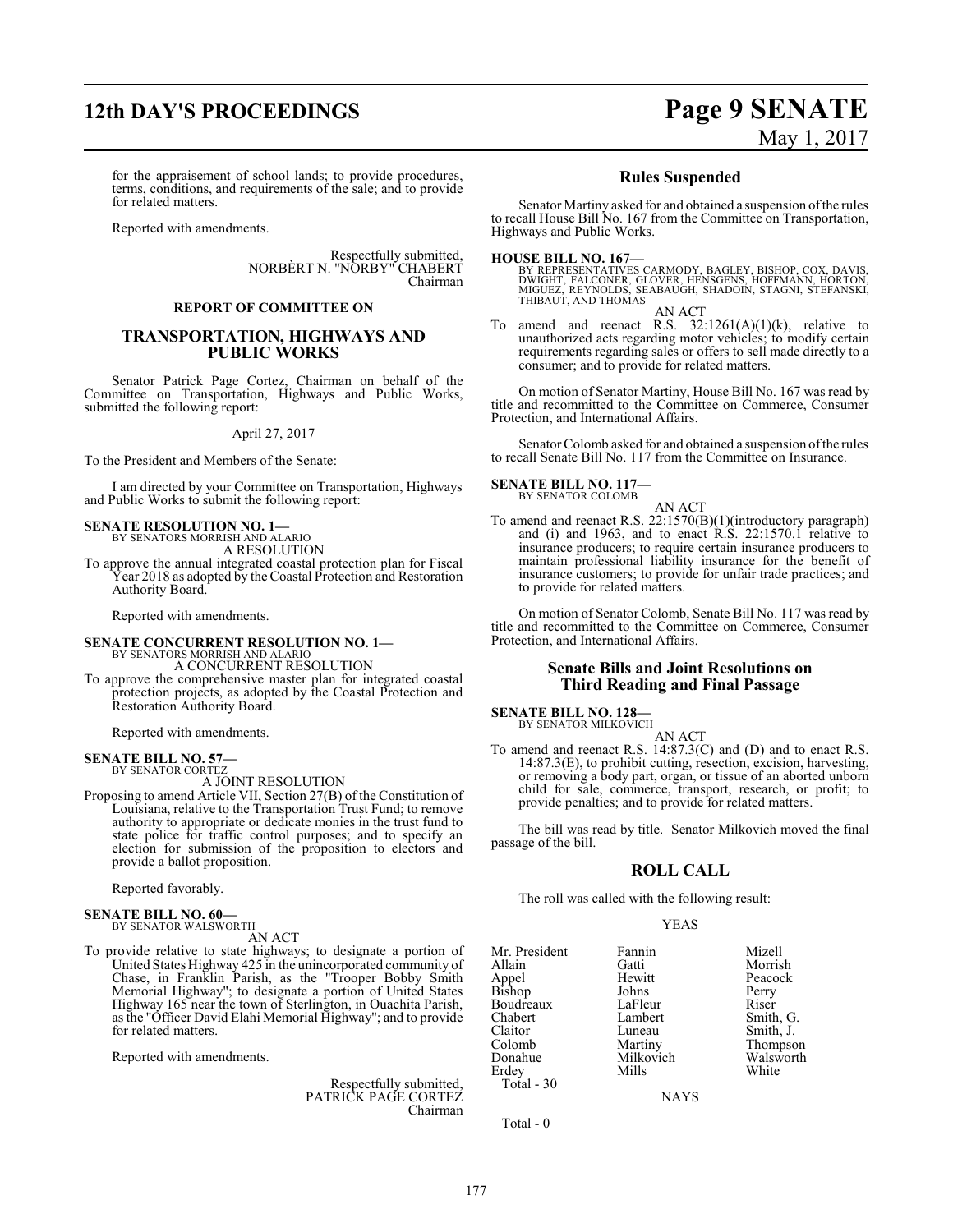#### ABSENT

Barrow Long Tarver<br>Carter Morrell Ward Carter Morrell<br>Cortez Peterson Total - 8

Peterson

The Chair declared the bill was passed and ordered it sent to the House. Senator Milkovich moved to reconsider the vote bywhich the bill was passed and laid the motion on the table.

# **SENATE BILL NO. 129—** BY SENATORS ALLAIN AND APPEL

AN ACT

To amend and reenact R.S. 9:1254(A), relative to rights and servitude of passage on certain waterways; to provide for limitations of a servitude of passage; and to provide for related matters.

#### **Floor Amendments**

Senator Allain proposed the following amendments.

#### **SENATE FLOOR AMENDMENTS**

Amendments proposed by Senator Allain to Engrossed Senate Bill No. 129 by Senator Allain

#### AMENDMENT NO. 1

On page 1, delete lines 10 through 12 and insert "right and servitude of passage on such waterway. **He is bound to indemnify his neighbor for the damage he may occasion, and to reasonably compensate his neighbor for the right and servitude acquired if it is used for commercial or business purposes.** The existing waterway passing

On motion of Senator Allain, the amendments were adopted.

The bill was read by title. Senator Allain moved the final passage of the amended bill.

#### **ROLL CALL**

The roll was called with the following result:

#### YEAS

| Mr. President<br>Allain<br>Appel<br><b>Bishop</b><br>Boudreaux<br>Chabert<br>Claitor<br>Donahue<br>Erdey<br>Fannin<br>Gatti<br>Total - 32 | Hewitt<br>Johns<br>LaFleur<br>Lambert<br>Luneau<br>Martiny<br>Milkovich<br>Mills<br>Mizell<br>Morrish<br>Peacock<br><b>NAYS</b> | Perry<br>Peterson<br>Riser<br>Smith, G.<br>Smith, J.<br>Tarver<br>Thompson<br>Walsworth<br>Ward<br>White |
|-------------------------------------------------------------------------------------------------------------------------------------------|---------------------------------------------------------------------------------------------------------------------------------|----------------------------------------------------------------------------------------------------------|
| Total - $0$                                                                                                                               | <b>ABSENT</b>                                                                                                                   |                                                                                                          |
| Barrow                                                                                                                                    | Colomb                                                                                                                          | Long                                                                                                     |

Carter Cortez Morrell Total - 6

The Chair declared the amended bill was passed, ordered reengrossed and sent to the House. Senator Allain moved to reconsider the vote by which the bill was passed and laid the motion on the table.

# **Page 10 SENATE 12th DAY'S PROCEEDINGS**

#### **SENATE BILL NO. 142—**

BY SENATOR CLAITOR AND REPRESENTATIVE TERRY LANDRY AN ACT

To amend and reenact R.S. 14:30(C), 42(D), and 113(C), relative to offenses punishable by death; to eliminate the death penalty as punishment for the crimes of first degree murder, first degree rape, and treason; to provide for the penalty of life imprisonment without benefit of parole, probation, or suspension of sentence for the crime of treason; to provide for prospective application; and to provide for related matters.

On motion of Senator Claitor, the bill was read by title and returned to the Calendar, subject to call.

#### **SENATE BILL NO. 146—** BY SENATOR CLAITOR

AN ACT

To amend and reenact R.S. 15:529.1(C) and (G), relative to the Habitual Offender Law; to decrease the cleansing period for offenses that are not crimes of violence or sex offenses; to provide for the suspension of imposition or execution of a sentence under the Habitual Offender Law under certain circumstances; and to provide for related matters.

On motion of Senator Claitor, the bill was read by title and returned to the Calendar, subject to call.

## **SENATE BILL NO. 151—**<br>BY SENATOR WHITE

AN ACT To amend and reenact R.S. 29:733 and R.S. 40:1379.1(F), relative to emergency preparedness; to create the Emergency Management Assistance Compact; to provide for responsibilities, powers, duties, functions, and liability of the compact; to provide terms, conditions, procedures, and requirements; and to provide for related matters.

#### **Floor Amendments**

Senator Martiny sent up floor amendments.

#### **SENATE FLOOR AMENDMENTS**

Amendments proposed by Senator Martiny on behalf of the Legislative Bureau to Engrossed Senate Bill No. 151 by Senator **White** 

AMENDMENT NO. 1 On page 1, line 15, change "heretofore" to "previously"

AMENDMENT NO. 2 On page 4, line 23, following "**shall**" and before "**to**" change "**only apply**" to "**apply only**"

AMENDMENT NO. 3 On page 4, line 24, following "**may be**" and before "**or**" change "**verbal**" to "**oral**"

AMENDMENT NO. 4 On page 4, line 25, following "**If**" and before "**,**" change "**verbal**" to "**oral**"

#### AMENDMENT NO. 5

On page 4, line 26, following "**the**" and before "**request**" change "**verbal**" to "**oral**"

#### AMENDMENT NO. 6

On page 11, line 12 following "**Code.**" and before "**Compact**" change "**Nothing in this**" to "**This**"

On motion of Senator Martiny, the amendments were adopted.

#### **Floor Amendments**

Senator White proposed the following amendments.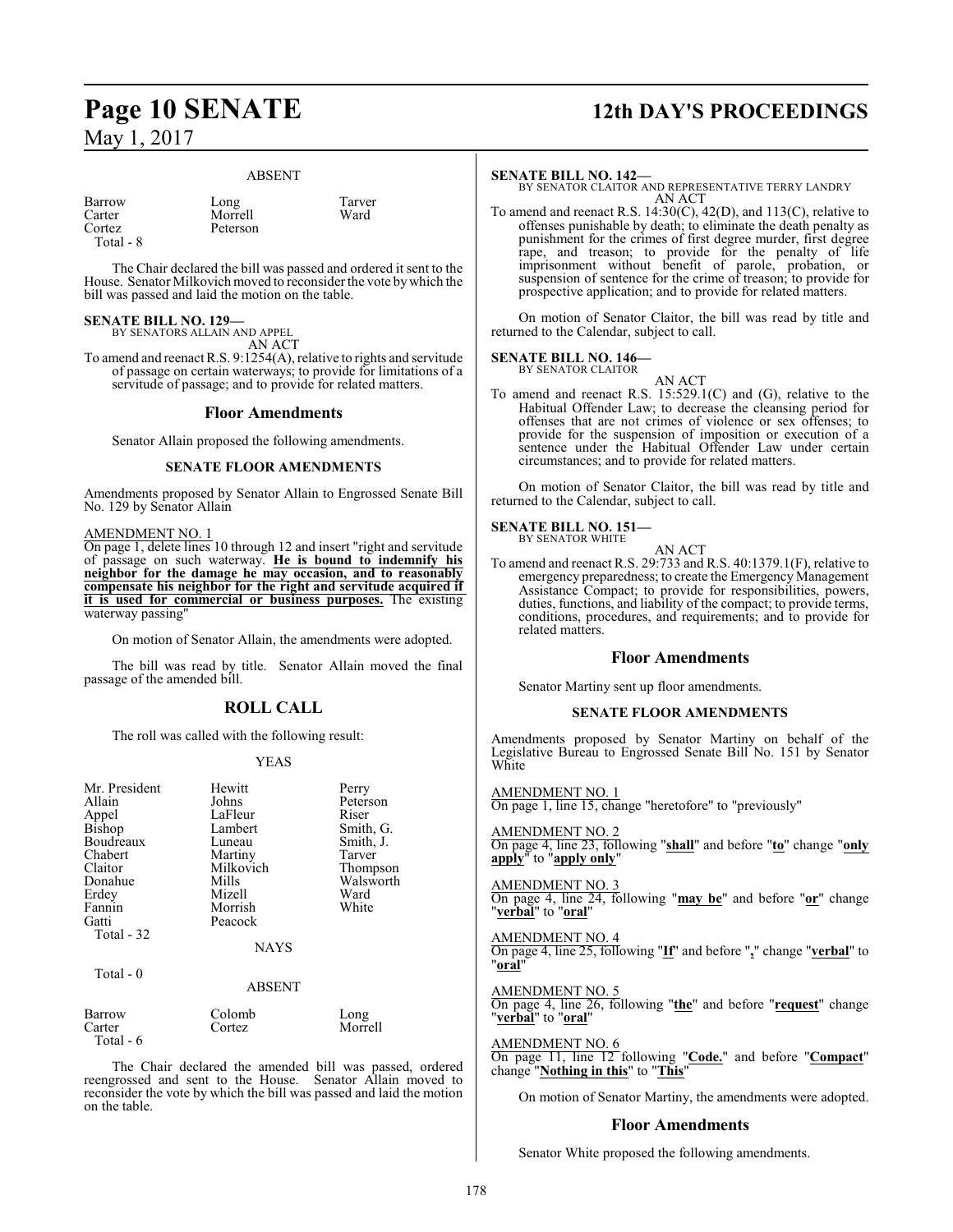#### **SENATE FLOOR AMENDMENTS**

Amendments proposed by Senator White to Engrossed Senate Bill No. 151 by Senator White

AMENDMENT NO. 1

On page 3, line 3, after "states and" insert "with the United States government and"

AMENDMENT NO. 2 On page 7, line 4, delete "**emergency**" and insert "response"

On motion of Senator White, the amendments were adopted.

The bill was read by title. Senator White moved the final passage of the amended bill.

#### **ROLL CALL**

The roll was called with the following result:

YEAS

|           | Perry     |
|-----------|-----------|
| Johns     | Riser     |
| LaFleur   | Smith, G. |
| Lambert   | Smith, J. |
| Luneau    | Tarver    |
| Martiny   | Thompson  |
| Milkovich | Walsworth |
| Mills     | Ward      |
| Mizell    | White     |
| Morrell   |           |
| Morrish   |           |
|           |           |
| NAYS      |           |
|           | Hewitt    |

Total - 0

Total - 4

Carter Long<br>Cortez Peters Peterson

The Chair declared the amended bill was passed, ordered reengrossed and sent to the House. Senator White moved to reconsider the vote by which the bill was passed and laid the motion on the table.

ABSENT

#### **SENATE BILL NO. 185—** BY SENATOR LUNEAU

AN ACT

To amend and reenact Code of Civil Procedure Art. 1464, relative to physical or mental examinations of persons in custody or under the legal control of a party; to limit the number of examinations to which a person must submit; to provide relative to videotaping of examinations under certain circumstances; and to provide for related matters.

#### **SENATE FLOOR AMENDMENTS**

Amendments proposed by Senator Martiny on behalf of the Legislative Bureau to Engrossed Senate Bill No. 185 by Senator Luneau

#### AMENDMENT NO. 1

On page 1, line 2, change "Art." to "Article"

On motion of Senator Martiny, the amendments were adopted.

The bill was read by title. Senator Luneau moved the final passage of the amended bill.

# **12th DAY'S PROCEEDINGS Page 11 SENATE** May 1, 2017

#### **ROLL CALL**

The roll was called with the following result:

#### YEAS

| Mr. President | Gatti            | Peacock   |
|---------------|------------------|-----------|
| Allain        | Hewitt           | Perry     |
| Appel         | Johns            | Peterson  |
| Barrow        | LaFleur          | Riser     |
| Bishop        | Lambert          | Smith, G. |
| Boudreaux     | Luneau           | Smith, J. |
| Chabert       | Martiny          | Tarver    |
| Claitor       | Milkovich        | Thompson  |
| Colomb        | Mills            | Walsworth |
| Donahue       | Mizell           | Ward      |
| Erdey         | Morrell          | White     |
| Fannin        | Morrish          |           |
| Total - 35    |                  |           |
|               | <b>NAYS</b>      |           |
| Total $-0$    |                  |           |
|               | <b>A D C ENT</b> |           |

### ABSENT

Carter Cortez Long Total - 3

The Chair declared the amended bill was passed, ordered reengrossed and sent to the House. Senator Luneau moved to reconsider the vote by which the bill was passed and laid the motion on the table.

#### **SENATE BILL NO. 212—** BY SENATOR GARY SMITH

AN ACT To amend and reenact R.S. 40:2405(A)(3), relative to peace officers; to provide regarding the authority to carry a concealed weapon by reserve or part-time peace officers; and to provide for related matters.

The bill was read by title. Senator Gary Smith moved the final passage of the bill.

#### **ROLL CALL**

The roll was called with the following result:

#### YEAS

| Gatti       | Peacock                                     |
|-------------|---------------------------------------------|
|             | Perry                                       |
|             | Peterson                                    |
| LaFleur     | Riser                                       |
| Lambert     | Smith, G.                                   |
| Luneau      | Smith, J.                                   |
| Martiny     | Tarver                                      |
| Milkovich   | Thompson                                    |
| Mills       | Walsworth                                   |
| Mizell      | Ward                                        |
| Morrell     | White                                       |
|             |                                             |
|             |                                             |
| <b>NAYS</b> |                                             |
|             |                                             |
|             |                                             |
| Cortez      | Long                                        |
|             | Hewitt<br>Johns<br>Morrish<br><b>ABSENT</b> |

Total - 3

The Chair declared the bill was passed and ordered it sent to the House. Senator Gary Smith moved to reconsider the vote by which the bill was passed and laid the motion on the table.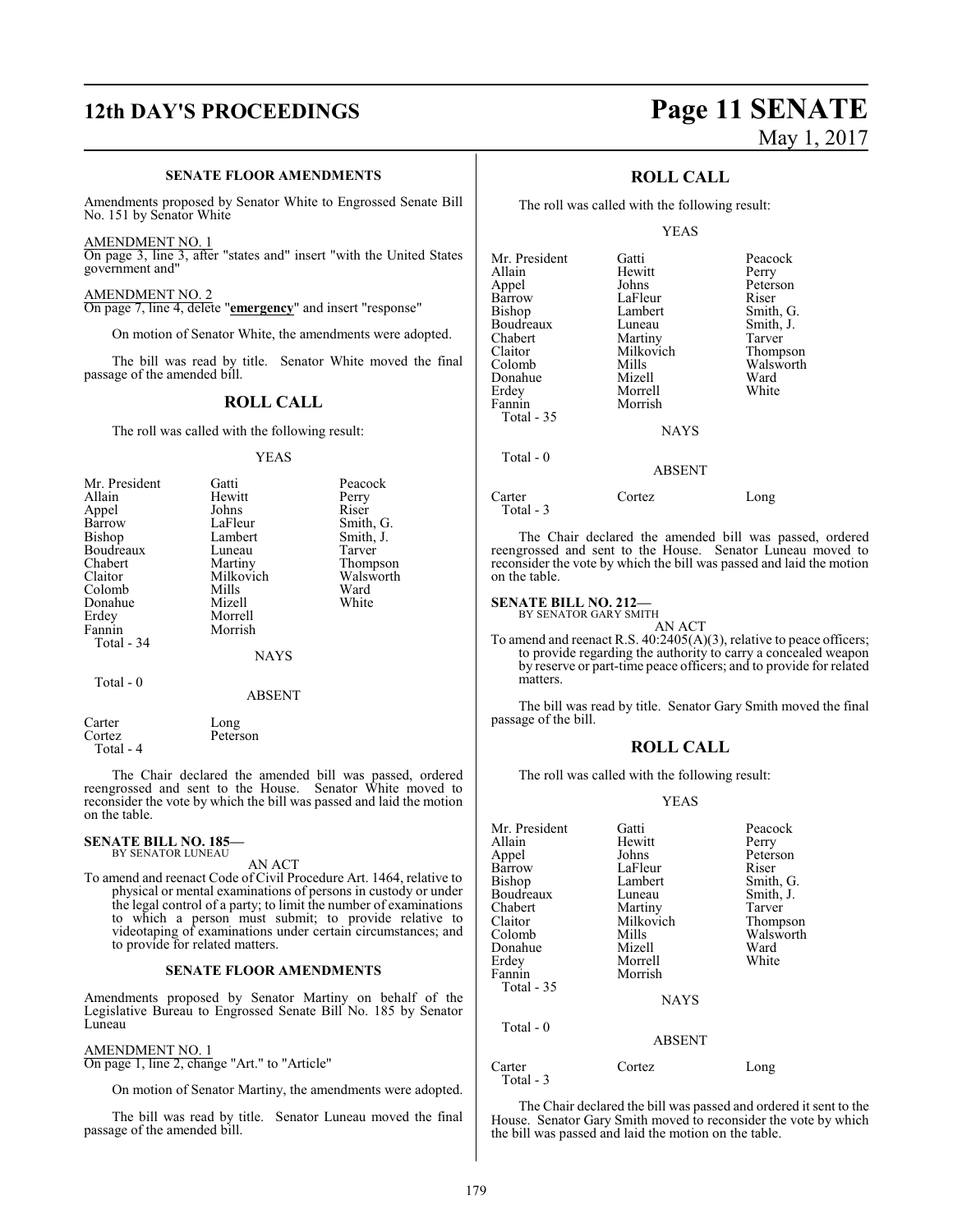## **SENATE BILL NO. 36—**

BY SENATOR MARTINY AN ACT

To amend and reenact R.S. 46:1056(A) and (B), relative to employment contracts in hospital service districts; to provide for authority to execute certain employment contracts; to provide for definitions; to provide for employment terms; and to provide for related matters.

#### **Floor Amendments**

Senator Hewitt proposed the following amendments.

#### **SENATE FLOOR AMENDMENTS**

Amendments proposed by Senator Hewitt to Engrossed Senate Bill No. 36 by Senator Martiny

AMENDMENT NO. 1

On page 2, line 12, after "**respectively**." and before "In" insert "**Any written employment agreement with a hospital director or executive, and the terms thereof, shall be deemed to be a "strategic plan" as defined in R.S. 46:1072.**"

Senator Hewitt moved the adoption of the amendments.

Senator Martiny objected.

### **ROLL CALL**

The roll was called with the following result:

#### YEAS

| Appel<br>Chabert<br>Total - 6                                                                                  | Donahue<br>Hewitt                                                                           | Morrell<br>Smith, J.                                                    |
|----------------------------------------------------------------------------------------------------------------|---------------------------------------------------------------------------------------------|-------------------------------------------------------------------------|
|                                                                                                                | <b>NAYS</b>                                                                                 |                                                                         |
| Mr. President<br>Allain<br>Barrow<br>Bishop<br>Boudreaux<br>Claitor<br>Colomb<br>Fannin<br>Gatti<br>Total - 25 | Johns<br>Lambert<br>Luneau<br>Martiny<br>Milkovich<br>Mills<br>Mizell<br>Morrish<br>Peacock | Perry<br>Riser<br>Smith, G.<br>Tarver<br>Thompson<br>Walsworth<br>White |
|                                                                                                                | <b>ABSENT</b>                                                                               |                                                                         |
| Carter<br>Cortez<br>Erdey<br>Total - 7                                                                         | LaFleur<br>Long<br>Peterson                                                                 | Ward                                                                    |
|                                                                                                                | The Chain declared the amondments were rejected.                                            |                                                                         |

The Chair declared the amendments were rejected.

The bill was read by title. Senator Martiny moved the final passage of the bill.

## **ROLL CALL**

The roll was called with the following result:

#### YEAS

| Allain    | Gatti   | Morrish   |
|-----------|---------|-----------|
| Appel     | Hewitt  | Peacock   |
| Barrow    | Johns   | Perry     |
| Bishop    | LaFleur | Riser     |
| Boudreaux | Lambert | Smith, G. |
| Chabert   | Luneau  | Smith, J. |
| Claitor   | Martiny | Tarver    |

# **Page 12 SENATE 12th DAY'S PROCEEDINGS**

| Colomb<br>Donahue<br>Erdey<br>Fannin<br>Total - 32 | Milkovich<br>Mills<br>Mizell<br>Morrell<br><b>NAYS</b> | Thompson<br>Walsworth<br>White |
|----------------------------------------------------|--------------------------------------------------------|--------------------------------|
| Mr. President<br>Total - 1                         | ABSENT                                                 |                                |
| Carter<br>Cortez<br>Total - 5                      | Long<br>Peterson                                       | Ward                           |

The Chair declared the bill was passed and ordered it sent to the House. Senator Martiny moved to reconsider the vote by which the bill was passed and laid the motion on the table.

#### **SENATE BILL NO. 38—**

BY SENATOR MORRELL

AN ACT To amend and reenact R.S. 37:1103(7) and to repeal R.S. 37:1103(14) and 1116(F), relative to mental health counselors; to provide for changes to the definition of mental health counseling services; to provide for the repeal of the definition of serious mental illness; to provide for the repeal of provisions regarding consultation; to provide for an effective date; and to provide for related matters.

On motion of Senator Morrell, the bill was read by title and returned to the Calendar, subject to call.

#### **SENATE BILL NO. 39—** BY SENATOR BOUDREAUX

AN ACT

To repeal R.S. 37:1263(F), relative to the Louisiana State Board of Medical Examiners; to repeal conflicting appointment term language; to provide for an effective date; and to provide for related matters.

#### **Floor Amendments**

Senator Boudreaux proposed the following amendments.

#### **SENATE FLOOR AMENDMENTS**

Amendments proposed by Senator Boudreaux to Engrossed Senate Bill No. 39 by Senator Boudreaux

AMENDMENT NO. 1

On page 1, line 2, change "repeal" to "amend and reenact"

#### AMENDMENT NO. 2

On page 1, line 3, delete "repeal conflicting appointment term language" and insert "provide for appointment terms; to provide for term limits"

#### AMENDMENT NO. 3

On page 1, line 6, after "hereby" delete "repealed." and insert "amended and reenacted to read as follows:

§1263. Louisiana State Board of Medical Examiners; membership; qualifications; appointment; removal; terms \* \* \*

F. Except as provided in Subsection D**(3)** of this Section, members of the board shall be appointed for a term of four years, beginning on July first of the year in which the appointment is made. **No member shall serve more than three consecutive terms.**"

On motion of Senator Boudreaux, the amendments were adopted.

The bill was read by title. Senator Boudreaux moved the final passage of the amended bill.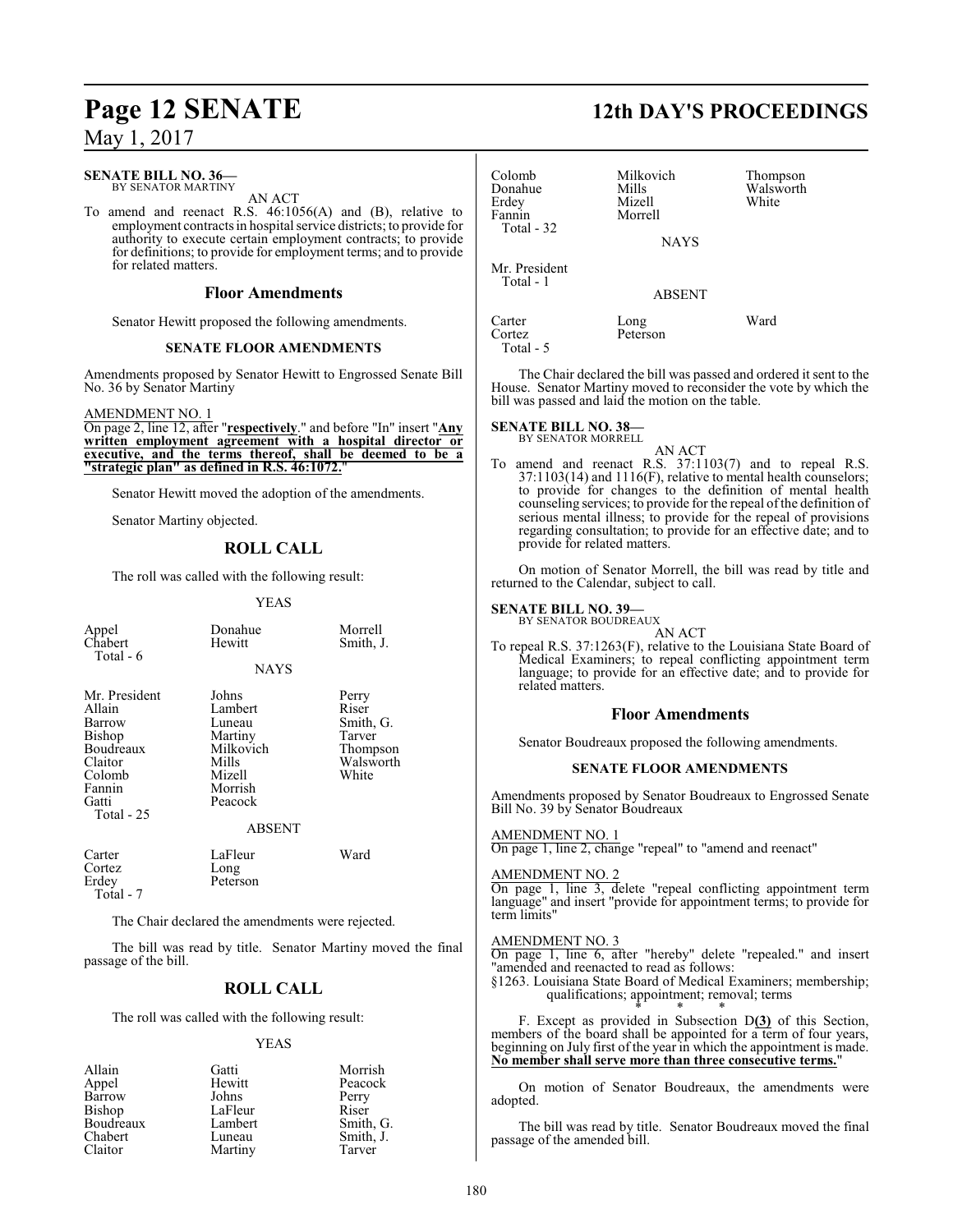# **12th DAY'S PROCEEDINGS Page 13 SENATE**

## **ROLL CALL**

The roll was called with the following result:

#### YEAS

| Mr. President<br>Allain<br>Appel<br>Barrow<br><b>Bishop</b><br><b>Boudreaux</b><br>Chabert<br>Claitor<br>Colomb<br>Donahue<br>Erdey<br>Total $-33$ | Fannin<br>Gatti<br>Hewitt<br>Johns<br>LaFleur<br>Lambert<br>Luneau<br>Martiny<br>Milkovich<br>Mills<br>Mizell<br><b>NAYS</b> | Morrish<br>Peacock<br>Perry<br>Riser<br>Smith, G.<br>Smith, J.<br>Tarver<br>Thompson<br>Walsworth<br>Ward<br>White |
|----------------------------------------------------------------------------------------------------------------------------------------------------|------------------------------------------------------------------------------------------------------------------------------|--------------------------------------------------------------------------------------------------------------------|
| Total - 0                                                                                                                                          | ABSENT                                                                                                                       |                                                                                                                    |

| Carter    | Long    | Peterson |
|-----------|---------|----------|
| Cortez    | Morrell |          |
| Total - 5 |         |          |

The Chair declared the amended bill was passed, ordered reengrossed and sent to the House. Senator Boudreaux moved to reconsider the vote by which the bill was passed and laid the motion on the table.

#### **SENATE BILL NO. 58—** BY SENATOR MILLS

AN ACT

To amend and reenact R.S. 28:911, 912, 913, 914, 915, 916, 917, and 918, to enact R.S. 28:910, 913.1, 913.2, 913.3, 913.4, 913.5, 913.6, and 913.7, and to repeal R.S. 28:831, Chapter 16 of Title 28 of the Louisiana Revised Statutes of 1950, comprised of R.S. 28:851 through 856, Chapter 17 of Title 28 of the Louisiana Revised Statutes of 1950, comprised of R.S. 28:861 through 866, Chapter 18 of Title 28 of the Louisiana Revised Statutes of 1950, comprised of R.S. 28:871 through 876, Chapter 19 of Title 28 of the Louisiana Revised Statutes of 1950, comprised of R.S. 28:891 through 896, Chapter 20 of Title 28 of the Louisiana Revised Statutes of 1950, comprised of R.S. 28:901 through 906, and R.S. 28:919 and 920, relative to the statewide human services districts and authorities; to provide for legislative intent; to provide for definitions; to provide for board and district identification; to provide for governing board membership; to provide for terms; to provide for education and training for board members; to provide for sole source contracting to specific community partners; to provide for interagency council actions and obligations; to provide for coordination with the Louisiana Department of Health; to repeal expired statutes; to repeal duplicate provisions oflaw; to provide for an effective date; and to provide for related matters.

#### **Floor Amendments**

Senator Martiny sent up floor amendments.

#### **SENATE FLOOR AMENDMENTS**

Amendments proposed by Senator Martiny on behalf of the Legislative Bureau to Engrossed Senate Bill No. 58 by Senator Mills

#### AMENDMENT NO. 1

On page 2, lines 7 and 8, following "**behavioral**" change "**health care**" to "**healthcare**"

#### AMENDMENT NO. 2

On page 18, line 6, following "**The**" and before"**responsibility**" change "**district's**" to "**district or authority's**"

# May 1, 2017

#### AMENDMENT NO. 3

On page 20, line 11, following "**Provide**" and before "**services**" change "**state funded**" to "**state-funded**"

AMENDMENT NO. 4 On page 26, line 4, following "**report**" and before "**was**" change "**which**" to "**that**"

On motion of Senator Martiny, the amendments were adopted.

#### **Floor Amendments**

Senator Mills proposed the following amendments.

#### **SENATE FLOOR AMENDMENTS**

Amendments proposed by Senator Mills to Engrossed Senate Bill No. 58 by Senator Mills

AMENDMENT NO. 1 On page 2, line 28, between "(1)" and ""Behavioral", insert the following: "**"Areas of service" means behavioral health, intellectual disability, and developmental disability services. (1.1)**"

AMENDMENT NO. 2 On page 18, lines 2 and 3, delete "**as required by R.S.28:913(F)**"

AMENDMENT NO. 3 On page 23, line 4, change "44:402" to "**44:401 et seq.**"

AMENDMENT NO. 4 On page 24, line 17, change "(A)(1)(b)" to "(A)(**9**)(b)"

On motion of Senator Mills, the amendments were adopted.

#### **Floor Amendments**

Senator Mills proposed the following amendments.

#### **SENATE FLOOR AMENDMENTS**

Amendments proposed by Senator Mills to Engrossed Senate Bill No. 58 by Senator Mills

AMENDMENT NO. 1 On page 17, line 7, delete "**continually**"

AMENDMENT NO. 2 On page 20, line 19, delete "**the sole source**" and insert "**a**"

AMENDMENT NO. 3 On page 20, line 25, delete "**the sole source**" and insert "**a**"

AMENDMENT NO. 4 On page 24, line 25, delete "**within**" and insert "**by**"

AMENDMENT NO. 5 On page 27, line 9, delete "**During the course of any fiscal year, the**" and insert "**The**"

AMENDMENT NO. 6 On page 27, line 14, delete "**may**" and insert "**shall**"

#### AMENDMENT NO. 7

On page 27, line 15, after "**legislature**" delete the remainder of the line and delete line 16, and insert "**prior to making any recommendation of funds adjustment for the subsequent fiscal year.**"

On motion of Senator Mills, the amendments were adopted.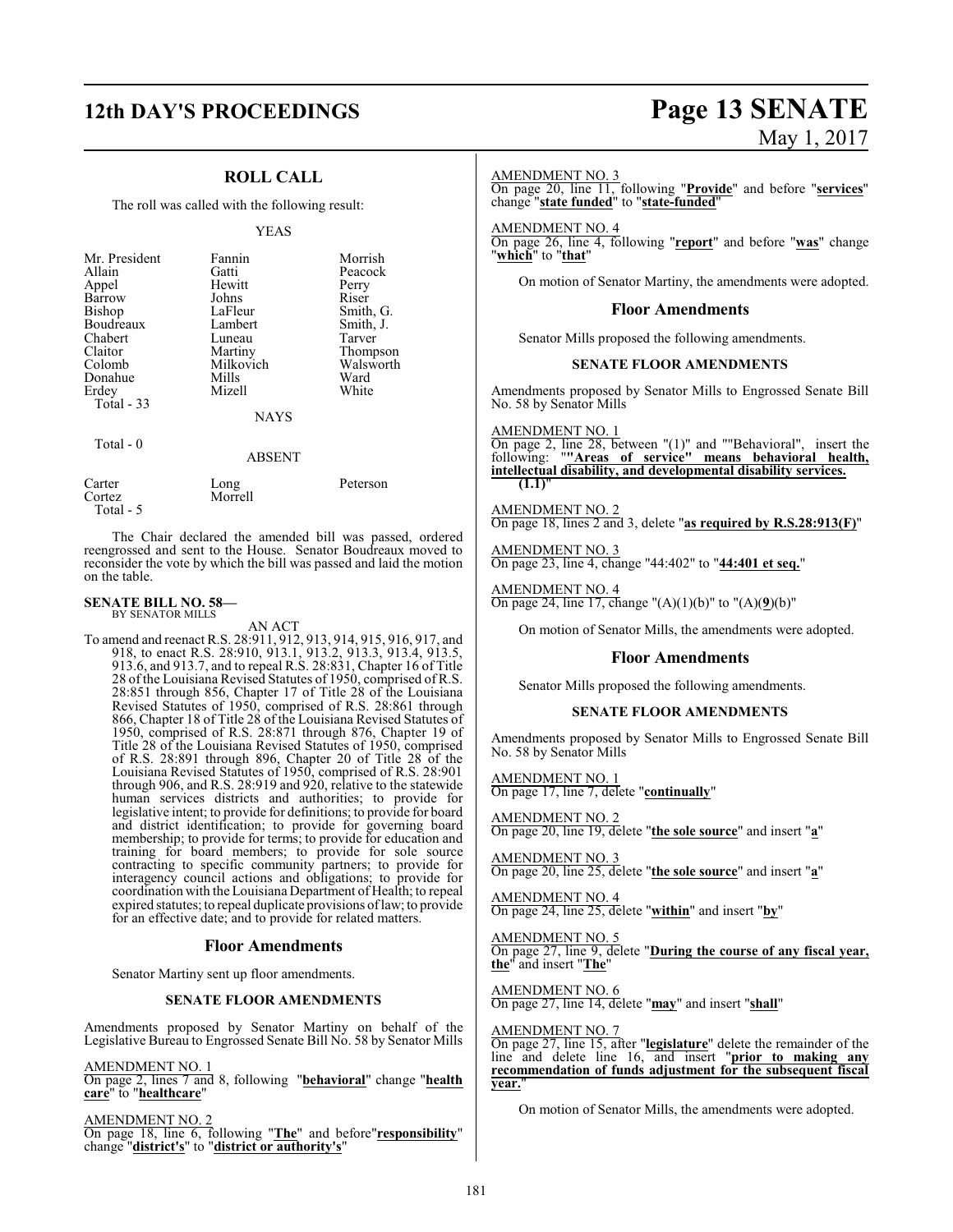#### **Floor Amendments**

Senator Claitor proposed the following amendments.

#### **SENATE FLOOR AMENDMENTS**

Amendments proposed by Senator Claitor to Engrossed Senate Bill No. 58 by Senator Mills

#### AMENDMENT NO. 1

On page 15, line 18, after "**health**" delete "**and**" and insert "**,**"

#### AMENDMENT NO. 2

On page 15, line 19, after "**addictive disorder**" delete "**,**"and on line 20, delete "**developmental disability,**" and after "**mental health**" insert "**, two individuals representing parents, consumers, or advocacy groups in the field of developmental disability, and one individual representing the judiciary**"

#### AMENDMENT NO. 3

On page 18, line 8, after "**area.**" insert "**Each fiscal year, every district and authority shall allocate a minimum of ten percent of its state general fund appropriation for the provision of services established in R.S. 28:821, et seq.**"

#### AMENDMENT NO. 4

On page 20, line 12, delete "**in an amount to be prioritized by the board**"

#### AMENDMENT NO. 5

On page 20, line 13, after "**area.**" insert "**Each fiscal year, every district and authority shall allocate a minimum of ten percent of its state general fund appropriation for the provision of services established in R.S. 28:821, et seq.**"

On motion of Senator Claitor, the amendments were adopted.

The bill was read by title. Senator Mills moved the final passage of the amended bill.

## **ROLL CALL**

The roll was called with the following result:

#### YEAS

| Mr. President     | Gatti       | Peacock   |
|-------------------|-------------|-----------|
| Allain            | Hewitt      | Perry     |
| Appel             | Johns       | Peterson  |
| Barrow            | LaFleur     | Riser     |
| Bishop            | Lambert     | Smith, G. |
| Boudreaux         | Luneau      | Smith, J. |
| Chabert           | Martiny     | Tarver    |
| Claitor           | Milkovich   | Thompson  |
| Colomb            | Mills       | Walsworth |
| Donahue           | Mizell      | Ward      |
| Erdey             | Morrell     | White     |
| Fannin            | Morrish     |           |
| <b>Total - 35</b> |             |           |
|                   | <b>NAYS</b> |           |
| Total - 0         |             |           |

#### ABSENT

Carter Cortez Long Total - 3

The Chair declared the amended bill was passed, ordered reengrossed and sent to the House. Senator Claitor moved to reconsider the vote by which the bill was passed and laid the motion on the table.

# **Page 14 SENATE 12th DAY'S PROCEEDINGS**

#### **SENATE BILL NO. 219—**

BY SENATOR FANNIN AN ACT

To authorize and provide for hospital service district board membership in any parish with a population greater than sixteen thousand and less than seventeen thousand, according to the latest federal decennial census; to provide for board composition; to provide for minimum qualifications; and to provide for related matters.

The bill was read by title. Senator Fannin moved the final passage of the bill.

#### **ROLL CALL**

The roll was called with the following result:

#### YEAS

| Mr. President<br>Allain<br>Appel<br>Barrow<br>Bishop<br>Boudreaux<br>Chabert<br>Claitor<br>Colomb<br>Donahue<br>Erdey<br>Total $-33$ | Fannin<br>Gatti<br>Hewitt<br>Johns<br>LaFleur<br>Lambert<br>Luneau<br>Martiny<br>Milkovich<br>Mills<br>Mizell<br><b>NAYS</b> | Morrish<br>Peacock<br>Perry<br>Riser<br>Smith, G.<br>Smith, J.<br>Tarver<br>Thompson<br>Walsworth<br>Ward<br>White |
|--------------------------------------------------------------------------------------------------------------------------------------|------------------------------------------------------------------------------------------------------------------------------|--------------------------------------------------------------------------------------------------------------------|
| Total $-0$                                                                                                                           | <b>ABSENT</b>                                                                                                                |                                                                                                                    |
| Carter<br>Cortez<br>Total - 5                                                                                                        | Long<br>Morrell                                                                                                              | Peterson                                                                                                           |

The Chair declared the bill was passed and ordered it sent to the House. Senator Fannin moved to reconsider the vote by which the bill was passed and laid the motion on the table.

#### **SENATE BILL NO. 224—**

BY SENATOR PETERSON AN ACT

To amend and reenact R.S. 17:3052(2), 3053(B), 3053.1, 3054, and 3059, and R.S. 36:921(A), to enact R.S. 17:3051.1 and R.S. 36:4(BB), and to repeal R.S. 17:3052 (3) and (5), and 3053(C) through (G), and R.S.  $36:651(D)(10)$ , relative to the abolition of the Health Education Authority of Louisiana; to provide for the transfer of the powers, duties, functions, and responsibilities of the Health Education Authority of Louisiana from the Department of Education to the office of the governor; to delete references to the board and executive director of the Health Education Authority of Louisiana; to provide for an effective date; and to provide for related matters.

#### **Floor Amendments**

Senator Martiny sent up floor amendments.

#### **SENATE FLOOR AMENDMENTS**

Amendments proposed by Senator Martiny on behalf of the Legislative Bureau to Engrossed Senate Bill No. 224 by Senator Peterson

AMENDMENT NO. 1

On page 2, line 12, delete " \* \* \* "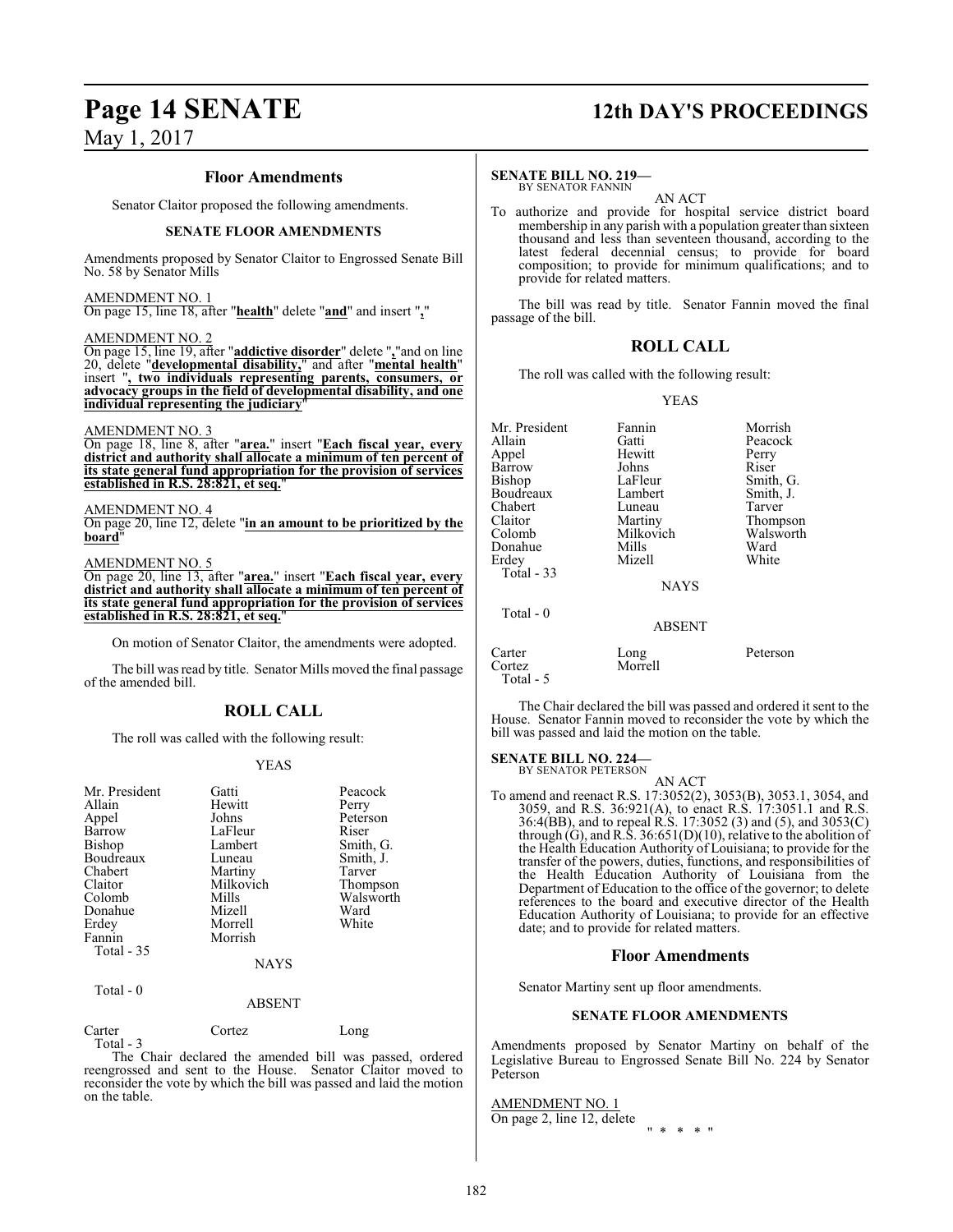# **12th DAY'S PROCEEDINGS Page 15 SENATE**

#### AMENDMENT NO. 2

On page 4, line 11, following "**to the**" and before "**governor**" insert "**office of the**"

AMENDMENT NO. 3 On page 4, line 26, following "**placed**" and before "**this**" change "**to**" to "**in**"

On motion of Senator Martiny, the amendments were adopted.

#### **Floor Amendments**

Senator Mills submitted the following amendments on behalf of Senator Peterson.

#### **SENATE FLOOR AMENDMENTS**

Amendments proposed by Senator Peterson to Engrossed Senate Bill No. 224 by Senator Peterson

AMENDMENT NO. 1 On page 4, line 19, change "651(H) and (K), 744(E), and 769(E)" to "651(H), and 744(E)"

On motion of Senator Mills, the amendments were adopted.

The bill was read by title. Senator Mills moved the final passage of the amended bill.

## **ROLL CALL**

The roll was called with the following result:

#### YEAS

|           | Peacock   |
|-----------|-----------|
| Hewitt    | Perry     |
| Johns     | Peterson  |
| LaFleur   | Riser     |
| Lambert   | Smith, G. |
| Luneau    | Smith, J. |
| Martiny   | Tarver    |
| Milkovich | Thompson  |
| Mills     | Walsworth |
| Mizell    | Ward      |
| Morrish   | White     |
|           |           |
|           | Gatti     |

Morrell

NAYS

Bishop Total - 1

ABSENT

Carter Long<br>Cortez Morre

Total - 4

The Chair declared the amended bill was passed, ordered reengrossed and sent to the House. Senator Mills moved to reconsider the vote by which the bill was passed and laid the motion on the table.

# **Senate Bills and Joint Resolutions on Third Reading and Final Passage,**

May 1, 2017

**Subject to Call**

#### **Called from the Calendar**

Senator Johns asked that Senate Bill No. 102 be called from the Calendar.

#### **SENATE BILL NO. 102—**

BY SENATOR JOHNS

AN ACT To enact R.S. 17:1876, relative to the programs in the Louisiana Community and Technical Colleges; to create the Louisiana Educational Workforce Training Fund; to provide for the creation of a fund; to provide for purposes; to provide for sources of funding; to provide for a private match; to provide for distribution of the fund; to provide for the exclusion of certain funds; to provide for an effective date; and to provide for related matters.

#### **Floor Amendments**

Senator Martiny sent up floor amendments.

#### **SENATE FLOOR AMENDMENTS**

Amendments proposed by Senator Martiny on behalf of the Legislative Bureau to Engrossed Senate Bill No. 102 by Senator Johns

AMENDMENT NO. 1

On page 1, line 9, following "hereby" and before "to" change "amended and reenacted" to "enacted"

#### AMENDMENT NO. 2

On page 2, line 27, following "**or**" and before "**property**" change "**tangible**" to "**corporeal**"

### AMENDMENT NO. 3

On page 3, line 11, following "**federal**" and before "**appropriated**" insert "**-**"

AMENDMENT NO. 4

On page 3, line 16, following "**state**" and before "**appropriate**" insert "**-**"

On motion of Senator Martiny, the amendments were adopted.

#### **Floor Amendments**

Senator Johns proposed the following amendments.

#### **SENATE FLOOR AMENDMENTS**

Amendments proposed by Senator Johns to Engrossed Senate Bill No. 102 by Senator Johns

#### AMENDMENT NO. 1

On page 3, line 2, change "**an**" to "**the**"

On motion of Senator Johns, the amendments were adopted.

#### **Floor Amendments**

Senator Johns proposed the following amendments.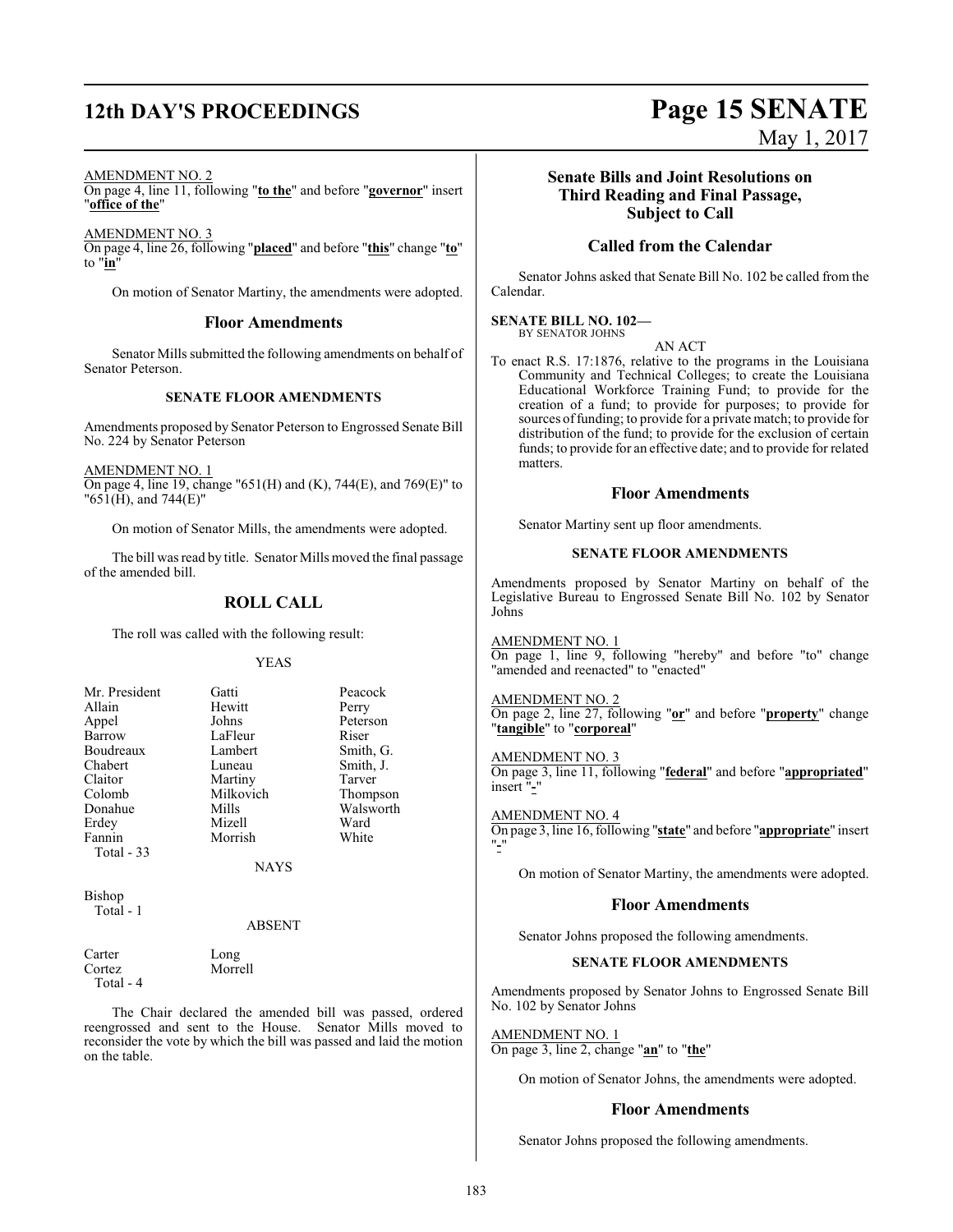#### **SENATE FLOOR AMENDMENTS**

Amendments proposed by Senator Johns to Engrossed Senate Bill No. 102 by Senator Johns

#### AMENDMENT NO. 1

On page 2, between lines 28 and 29, insert the following: "**(3) The use of private matching funds shall comply with expressed donor intent. Any private matching funds shall remain with the institution as provided for by the donor.**"

AMENDMENT NO. 2 On page 2, line 29, change "**(3)**" to "**(4)**"

AMENDMENT NO. 3 On page 3, line 25, change "**Subsection E**" to "**Subsection D**"

On motion of Senator Johns, the amendments were adopted.

The bill was read by title. Senator Johns moved the final passage of the amended bill.

## **ROLL CALL**

The roll was called with the following result:

#### YEAS

| Mr. President | Gatti         | Peacock   |
|---------------|---------------|-----------|
| Allain        | Hewitt        | Perry     |
| Appel         | Johns         | Riser     |
| Barrow        | LaFleur       | Smith, G. |
| Boudreaux     | Lambert       | Smith, J. |
| Chabert       | Luneau        | Tarver    |
| Claitor       | Martiny       | Thompson  |
| Colomb        | Milkovich     | Walsworth |
| Donahue       | Mills         | Ward      |
| Erdey         | Mizell        | White     |
| Fannin        | Morrish       |           |
| Total - 32    |               |           |
|               | <b>NAYS</b>   |           |
| Total $-0$    |               |           |
|               | <b>ABSENT</b> |           |
| Bishop        | Cortez        | Morrell   |
| Carter        | Long          | Peterson  |
| Total - 6     |               |           |

The Chair declared the amended bill was passed, ordered reengrossed and sent to the House. Senator Johns moved to reconsider the vote by which the bill was passed and laid the motion on the table.

#### **Called from the Calendar**

Senator Riser asked that Senate Bill No. 103 be called from the Calendar.

#### **SENATE BILL NO. 103—** BY SENATOR RISER

AN ACT

To amend and reenact R.S. 56:722(A)(2) and 727, relative to game and fish commissions; to provide for the adoption of rules and regulations; to provide for limitation of liability; to provide for terms and conditions; and to provide for related matters.

# **Page 16 SENATE 12th DAY'S PROCEEDINGS**

#### **Floor Amendments**

Senator Martiny sent up floor amendments.

#### **SENATE FLOOR AMENDMENTS**

Amendments proposed by Senator Martiny on behalf of the Legislative Bureau to Engrossed Senate Bill No. 103 by Senator Riser

AMENDMENT NO. 1 On page 2, line 1, following "effective" delete the remainder of the line

AMENDMENT NO. 2 On page 2, line 2, change "**(1) After**" to "**after**"

AMENDMENT NO. 3 On page 2, line 6, delete "**(2)**"

On motion of Senator Martiny, the amendments were adopted.

The bill was read by title. Senator Riser moved the final passage of the amended bill.

#### **ROLL CALL**

The roll was called with the following result:

#### YEAS

Mr. President Fannin Morrish<br>Allain Gatti Peacock Gatti Peacock<br>
Hewitt Perry Appel Hewitt Perry Barrow Johns<br>Bishop LaFleur LaFleur Smith, G.<br>Lambert Smith, J. Boudreaux Chabert Luneau Tarver<br>
Claitor Martiny Thomp Claitor Martiny Thompson Milkovich Walsworth<br>
Mills Ward Donahue Mills Ward<br>Erdey Mizell White Mizell Total - 33 Total - 0 ABSENT Carter Long Peterson Morrell Total - 5

The Chair declared the amended bill was passed, ordered reengrossed and sent to the House. Senator Riser moved to reconsider the vote by which the bill was passed and laid the motion on the table.

**NAYS** 

### **Rules Suspended**

Senator Chabert asked for and obtained a suspension of the rules to revert to the Morning Hour.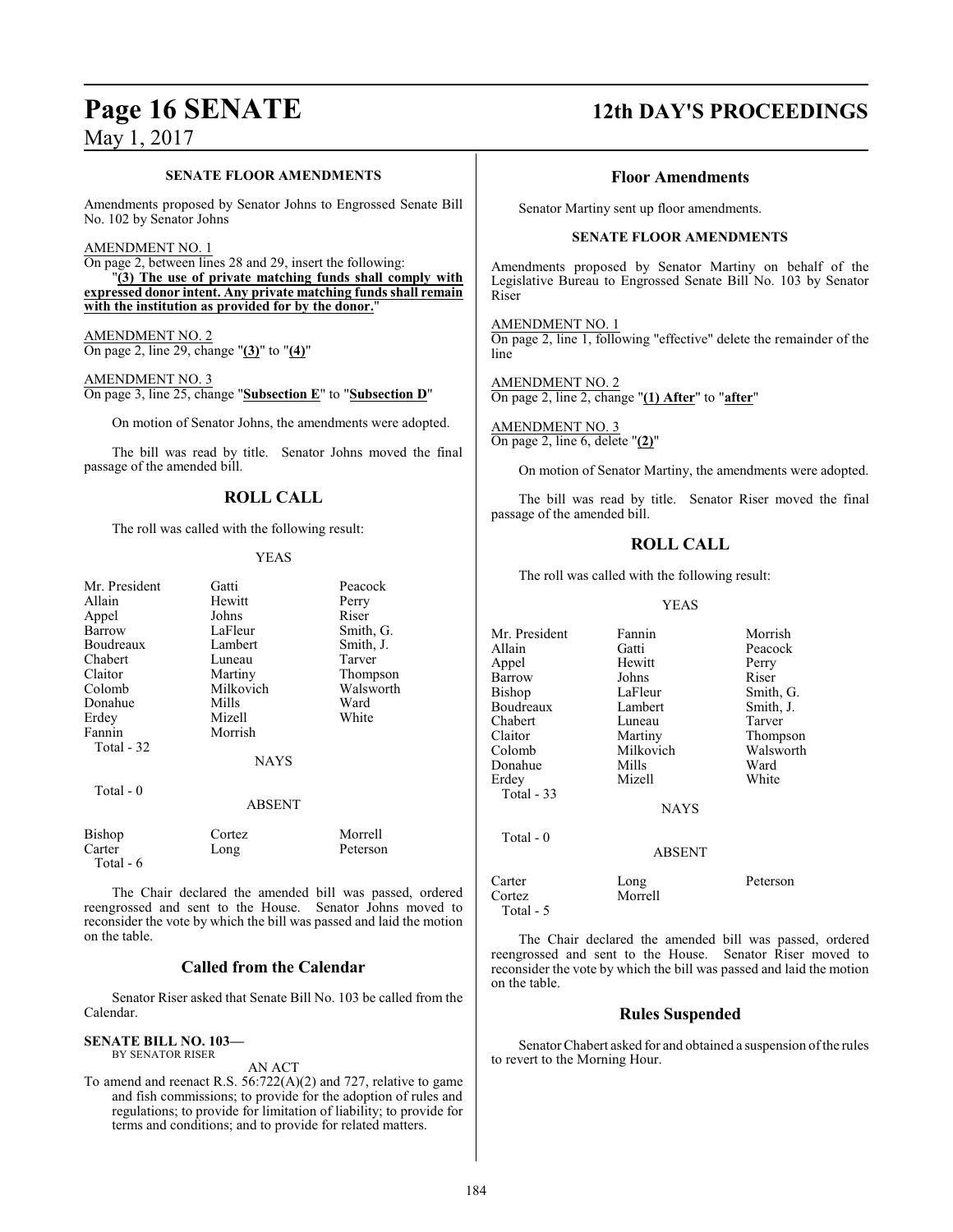# **12th DAY'S PROCEEDINGS Page 17 SENATE**

# May 1, 2017

#### **Message from the House**

#### **CONCURRING IN SENATE CONCURRENT RESOLUTIONS**

May 1, 2017

To the Honorable President and Members of the Senate:

I am directed to inform your honorable body that the House of Representatives has finally concurred in the following Senate Concurrent Resolutions:

#### **SENATE CONCURRENT RESOLUTION NO. 51—** BY SENATOR TARVER

A CONCURRENT RESOLUTION

To commend Pastor James C. Birdsong Jr. on his numerous accomplishments.

Reported without amendments.

Respectfully submitted, ALFRED W. SPEER Clerk of the House of Representatives

#### **Introduction of Senate Resolutions**

Senator Hewitt asked for and obtained a suspension of the rules to read Senate Resolutions a first and second time.

#### **SENATE RESOLUTION NO. 61—** BY SENATOR BISHOP

A RESOLUTION

To commend and congratulate the University of Dillard's men's basketball team on being selected to play in the National Association of Intercollegiate Athletics (NAIA) Tournament.

The resolution was read by title and placed on the Calendar for a second reading.

#### **SENATE RESOLUTION NO. 62—**

BY SENATOR BISHOP

A RESOLUTION

To commend and congratulate the University of New Orleans (UNO) men's basketball team on being selected to play in the National Collegiate Athletic Association (NCAA) Tournament.

The resolution was read by title and placed on the Calendar for a second reading.

#### **SENATE RESOLUTION NO. 63—**

BY SENATOR BOUDREAUX A RESOLUTION

To recognize and commend the Louisiana Sports Hall of Fame Foundation and its board members.

The resolution was read by title and placed on the Calendar for a second reading.

#### **SENATE RESOLUTION NO. 64—** BY SENATOR BOUDREAUX

A RESOLUTION

To commend Reverend Borgia Aubespin, SVD, pastor of Holy Family Church in Lawtell, Louisiana, and St. Ann Church in Mallet, Louisiana, upon the fifty-second anniversary of his ordination to the priesthood.

The resolution was read by title and placed on the Calendar for a second reading.

#### **SENATE RESOLUTION NO. 65—** BY SENATOR PERRY

A RESOLUTION

To express the sincere and heartfelt condolences of the Senate of the Legislature of Louisiana to the family of Louisiana Army National Guard Sergeant Charles Voisin upon his death.

The resolution was read by title and placed on the Calendar for a second reading.

#### **SENATE RESOLUTION NO. 66—** BY SENATOR HEWITT

A RESOLUTION

To designate Thursday, May 4, 2017, as "NASA Day" at the state capitol and to extol the accomplishments of NASA and the remarkable technical and scientific contributions made to the state of Louisiana and the United States of America through the efforts ofthe distinguished engineers, technicians, management, and support personnel working at the Michoud Assembly Facility.

On motion of Senator Hewitt the resolution was read by title and adopted.

### **Introduction of Senate Concurrent Resolutions**

#### **SENATE CONCURRENT RESOLUTION NO. 55—**

BY SENATORS COLOMB, BARROW, HEWITT, MIZELL AND PETERSON<br>AND REPRESENTATIVES AMEDEE, CARPENTER, DAVIS, EMERSON,<br>HILFERTY, HILL, HODGES, HORTON, NANCY LANDRY, MARCELLE,<br>MORENO, NORTON, SMITH, STOKES, THOMAS AND WHITE A CONCURRENT RESOLUTION

To commend Mackenzie Kay Andrews upon her receipt of a 2017 Women of Excellence Award from the Louisiana Legislative Women's Caucus Foundation in the category of High School Women of Excellence and upon being a recipient of a Louisiana Legislative Women's Caucus Foundation Scholarship.

The resolution was read by title and placed on the Calendar for a second reading.

#### **SENATE CONCURRENT RESOLUTION NO. 56—**

BY SENATORS COLOMB, BARROW, HEWITT, MIZELLAND PETERSON AND REPRESENTATIVES AMEDEE, CARPENTER, DAVIS, EMERSON, HILFERTY, HILL, HODGES, HORTON, JACKSON, NANCY LANDRY, MARCELLE, MORENO, NORTON, SMITH, THOMAS AND WHITE A CONCURRENT RESOLUTION

To commend Bria Janai Williams upon her receipt of a 2017 Women of Excellence Award from the Louisiana Legislative Women's Caucus Foundation in the category of College Women of Excellence and upon being a recipient of a Louisiana Legislative Women's Caucus Foundation Scholarship.

The resolution was read by title and placed on the Calendar for a second reading.

#### **SENATE CONCURRENT RESOLUTION NO. 57—**

BY SENATORS COLOMB, BARROW, HEWITT, MIZELL AND PETERSON AND REPRESENTATIVES AMEDEE, CARPENTER, DAVIS, EMERSON, HILFERTY, HILL, HODGES, HORTON, JACKSON, NANCY LANDRY, MARCELLE, MORENO, NORTON, SMITH, STOKES, THOMAS AND **WHITE** 

#### A CONCURRENT RESOLUTION

To commend Malori Dawn Dupree upon her receipt of a 2017 Women of Excellence Award from the Louisiana Legislative Women's Caucus Foundation in the category of High School Women of Excellence and upon being a recipient of a Louisiana Legislative Women's Caucus Foundation Scholarship.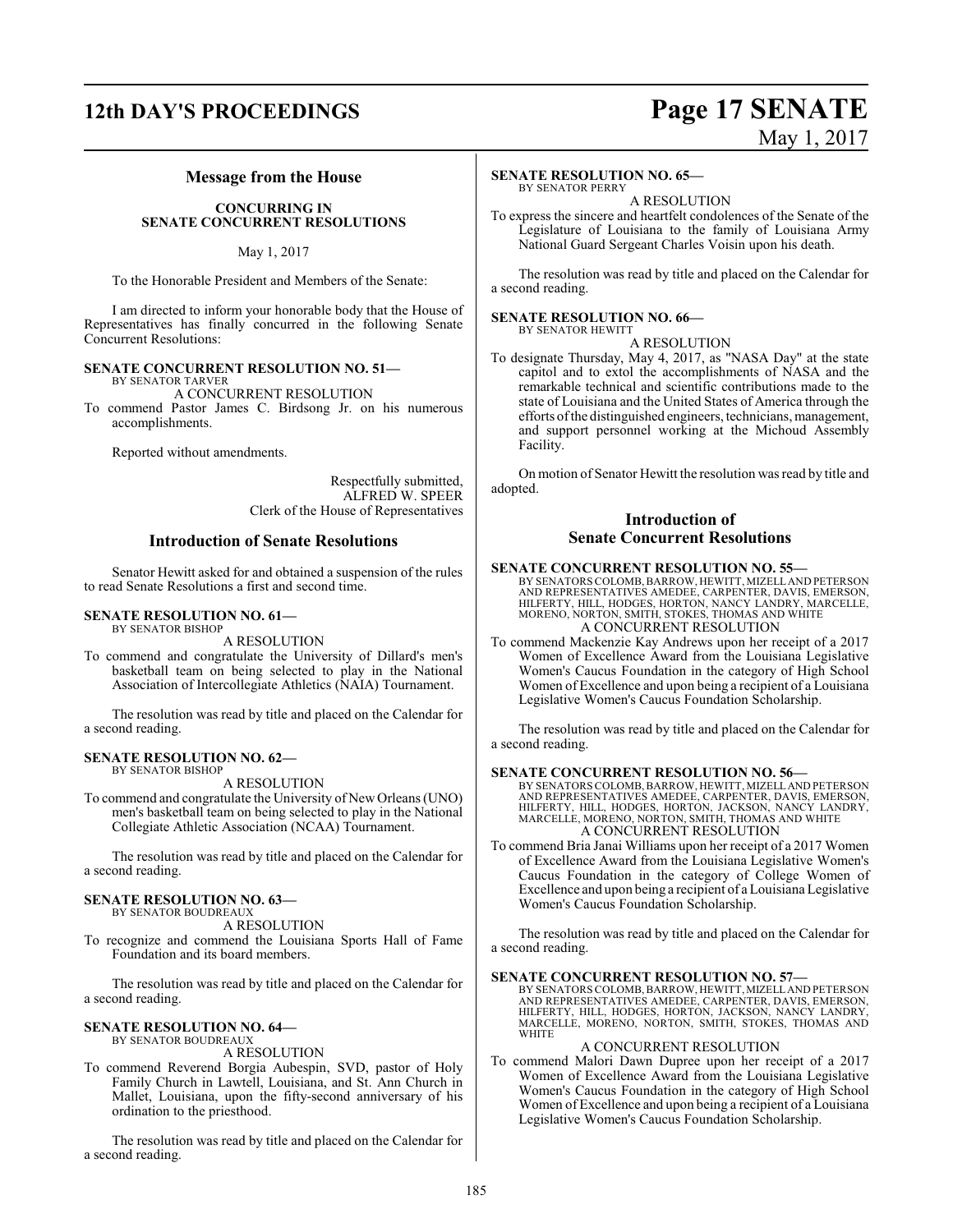The resolution was read by title and placed on the Calendar for a second reading.

#### **SENATE CONCURRENT RESOLUTION NO. 58—** BY SENATOR MILLS

A CONCURRENT RESOLUTION

To commend the Southern Mutual Help Association for its support in disaster recovery.

The resolution was read by title and placed on the Calendar for a second reading.

#### **SENATE CONCURRENT RESOLUTION NO. 59—**

BY SENATOR PERRY AND REPRESENTATIVE HENSGENS

A CONCURRENT RESOLUTION To commend Randall Bertrand, coach of the girls' basketball team at Gueydan High School, upon the occasion of being named Louisiana Class 1A Coach ofthe Year in girls' basketball for the

2016-2017 season. The resolution was read by title and placed on the Calendar for a second reading.

#### **SENATE CONCURRENT RESOLUTION NO. 60—** BY SENATOR PERRY

A CONCURRENT RESOLUTION

To authorize that the grounds surrounding the Old Arsenal Museum on the capitol grounds be designated as "The Louisiana Veterans Memorial Park".

The resolution was read by title and placed on the Calendar for a second reading.

#### **SENATE CONCURRENT RESOLUTION NO. 61—**

BY SENATOR PERRY AND REPRESENTATIVE MIGUEZ A CONCURRENT RESOLUTION

To commend and congratulate Elijah Mitchell on his outstanding football career at Erath High School and to wish him much success with his upcoming college career at the University of Louisiana at Lafayette as a Ragin' Cajun.

The resolution was read by title and placed on the Calendar for a second reading.

## **SENATE CONCURRENT RESOLUTION NO. 62—**

BY SENATOR MARTINY A CONCURRENT RESOLUTION To recognize May 2017 as Building Safety Month.

The resolution was read by title and placed on the Calendar for a second reading.

#### **SENATE CONCURRENT RESOLUTION NO. 63—** BY SENATOR WHITE

A CONCURRENT RESOLUTION

To commend and congratulate the city of Baton Rouge, Louisiana, and its citizenry and public officials on the Bicentennial celebration of municipal incorporation and to encourage civic participation in the year-long calendar of events known as BR200.

The resolution was read by title and placed on the Calendar for a second reading.

# **Page 18 SENATE 12th DAY'S PROCEEDINGS**

#### **Message from the House**

#### **ASKING CONCURRENCE IN HOUSE BILLS AND JOINT RESOLUTIONS**

May 1, 2017

To the Honorable President and Members of the Senate:

I am directed to inform your honorable body that the House of Representatives has finally passed and asks your concurrence in the following House Bills and Joint Resolutions:

HB No. 315 HB No. 320 HB No. 13

HB No. 401 HB No. 485

Respectfully submitted, ALFRED W. SPEER Clerk of the House of Representatives

### **House Bills and Joint Resolutions on First Reading**

#### **HOUSE BILL NO. 13—** BY REPRESENTATIVE THIBAUT

AN ACT

To enact R.S. 25:215(B)(18), relative to the Pointe Coupee Parish library; to transfer the administration of and accounting functions for funds of the library from the parish governing authority to the library board of control; and to provide for related matters.

The bill was read by title and placed on the Calendar for a second reading.

#### **HOUSE BILL NO. 315—**

BY REPRESENTATIVE BISHOP AN ACT

To amend and reenact R.S. 26:352, relative to the Alcoholic Beverage Control Law; to provide relative to donations of beverages of high and low alcoholic content; to provide for the applicability of excise taxes on donated alcoholic beverages to certain events or organizations; and to provide for related matters.

The bill was read by title and placed on the Calendar for a second reading.

#### **HOUSE BILL NO. 320—**

BY REPRESENTATIVE HAZEL AN ACT

To amend and reenact R.S. 46:121(5) and 123(C) and to enact R.S. 46:121(6), relative to military family assistance; to provide for the designation of a third party administrator; to provide definitions; and to provide for related matters.

The bill was read by title and placed on the Calendar for a second reading.

#### **HOUSE BILL NO. 401—**

BY REPRESENTATIVE GISCLAIR

#### AN ACT

To amend and reenact R.S.  $29:253(A)(1)(b)$ ,  $(2)(a)$ , and  $(3)$ , relative to the Veterans' Affairs Commission; to provide for the appointment and removal of commission members; and to provide for related matters.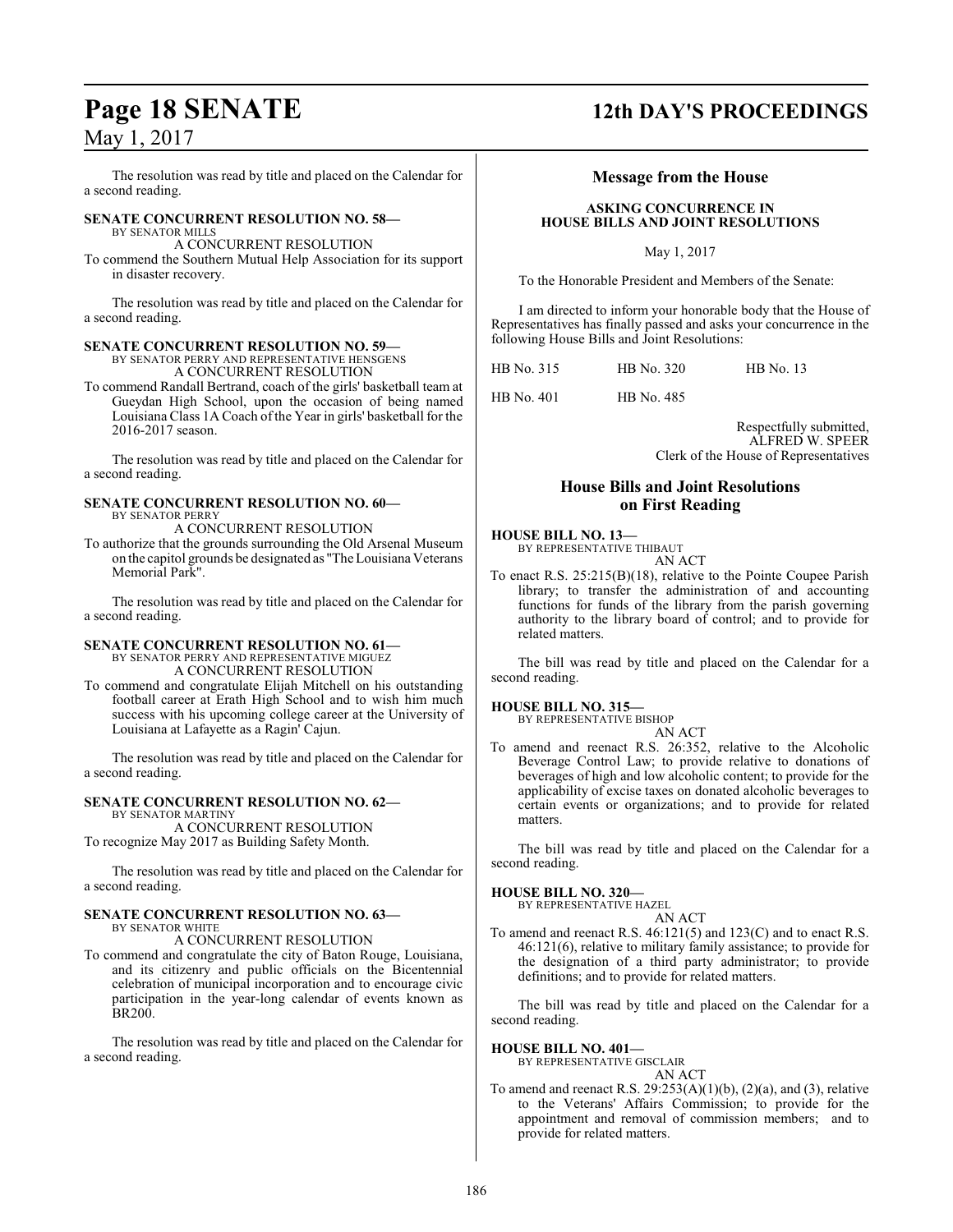# **12th DAY'S PROCEEDINGS Page 19 SENATE**

# May 1, 2017

The bill was read by title and placed on the Calendar for a second reading.

#### **HOUSE BILL NO. 485—** BY REPRESENTATIVE JEFFERSON

AN ACT

To amend and reenact Code of Criminal Procedure Article 404(A), (C), (D), (E), and (F) and to enact Code of Criminal Procedure Article 404(G) and (H), relative to jury commissions; to provide for technical corrections; to provide for the functions of the jury commission in the parishes of Claiborne, DeSoto, Union, and Webster; to transfer the functions of the jury commission to the clerks of court of Claiborne Parish, DeSoto Parish, Union Parish, and Webster Parish; and to provide for related matters.

The bill was read by title and placed on the Calendar for a second reading.

#### **Reports of Committees**

The following reports of committees were received and read:

#### **REPORT OF COMMITTEE ON**

#### **FINANCE**

Senator Eric LaFleur, Chairman on behalf of the Committee on Finance, submitted the following report:

#### May 1, 2017

To the President and Members of the Senate:

I am directed by your Committee on Finance to submit the following report:

#### **SENATE BILL NO. 98—** BY SENATOR DONAHUE

AN ACT

To amend and reenact the introductory paragraph of R.S. 39:2(15.1), 24.1(A) and (E)(3), 34(A), 51(A)(2), and 56(A) and to enact R.S. 39:36(A)(7), relative to budgetary procedures; to define expenditures and incentive expenditure programs; to provide for inclusion in the executive budget, the general appropriation bill, other appropriation bills, and the state budget of incentive expenditures; to provide for an effective date; and to provide for related matters.

Reported with amendments.

#### **SENATE BILL NO. 100—**

## BY SENATOR DONAHUE

- AN ACT
- To amend and reenact R.S.  $39:29(A)$ ,  $32(E)(3)$  and (7), and  $36(B)(1)(c)$ , (6), and (8) and to enact R.S.  $39:2(40.1)$ , relative to budgets; to provide for the budget office under the direction of the division of administration to produce a standstill budget; to define and describe the elements of the standstill budget; to provide for the utilization of the standstill budget in the executive budget contents; to provide for an effective date; and to provide for related matters.

Reported with amendments.

#### **SENATE BILL NO. 150—**

BY SENATORS CHABERT AND MORRELL AN ACT

To amend and reenact R.S.  $47:6036(C)(1)(b)$ , (G), the introductory paragraph of R.S.  $47:6036(I)(1)$ ,  $(I)(1)(c)$  and  $(2)(a)$  and to repeal R.S. 47:6036(K), relative to the Ports of Louisiana tax credits; to streamline the approval process; to change the overall credit caps; to extend the sunset date of the credit; to remove an expired reporting provision; to provide for an effective date; and to provide for related matters.

Reported with amendments.

#### **SENATE BILL NO. 163—**

BY SENATOR MIZELL

AN ACT

To amend and reenact R.S. 15:1157(A), relative to the purchase of goods by state prisons; to authorize the purchase of goods and services in the parish in which a state prison is located if the purchase price is lower; to provide for an effective date; and to provide for related matters.

Reported with amendments.

#### **SENATE BILL NO. 207—**

BY SENATOR ALLAIN

AN ACT To amend and reenact R.S.  $56:10(B)(1)(g)$  and to enact R.S. 56:10(B)(16), relative to saltwater fishing licenses; to direct dedicated monies of the Saltwater Fish Research and Conservation Fund to the administration of only certain programs; to limit the use of monies in the fund; to provide for terms, conditions, and requirements; and to provide for related matters.

Reported favorably.

#### **SENATE BILL NO. 232—** BY SENATOR LAFLEUR

AN ACT

To amend and reenact R.S. 39:371 and 451 and to enact R.S. 49:320.2, relative to funds and state funds in the state treasury; to provide relative to the Bond Security and Redemption Fund; to provide for monies received, collected, deposited, or withdrawn by state agencies; to provide for a procedure for the classification of state funds; to provide for the definition and establishment of suspense sub-funds in the escrow fund in the state treasury; to provide for the definition and establishment of escrow sub-funds in the escrow fund in the state treasury; to provide relative to the composition and duties of the Cash Management Review Board; to provide for the duties of the Joint Legislative Committee in the Budget; to provide for an effective date; and to provide for related matters.

Reported with amendments.

Respectfully submitted, ERIC LAFLEUR Chairman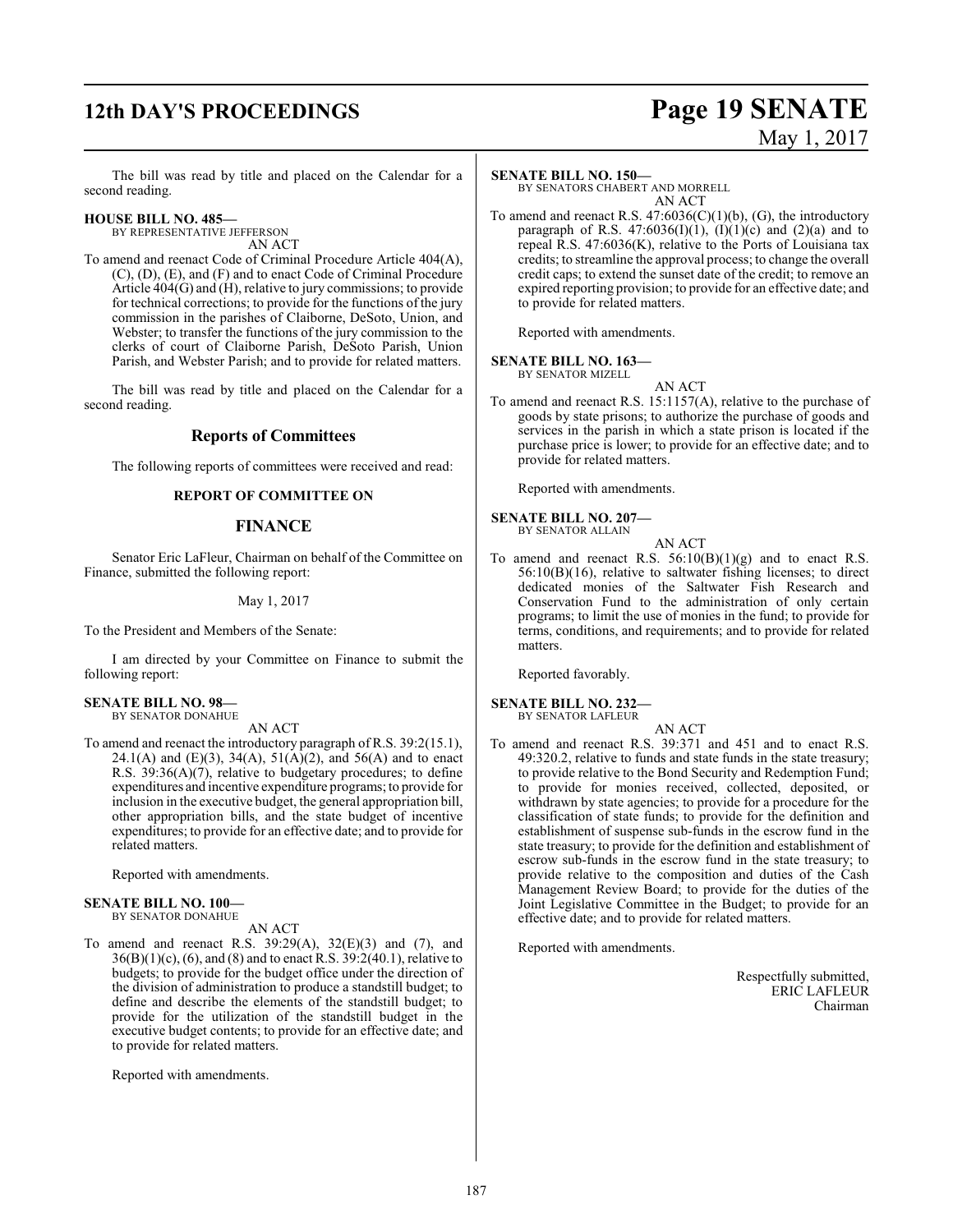#### **REPORT OF COMMITTEE ON**

#### **REVENUE AND FISCAL AFFAIRS**

Senator Jean-Paul "JP" Morrell, Chairman on behalf of the Committee on Revenue and Fiscal Affairs, submitted the following report:

#### May 1, 2017

To the President and Members of the Senate:

I am directed by your Committee on Revenue and Fiscal Affairs to submit the following report:

#### **SENATE BILL NO. 29—** BY SENATOR MORRELL

AN ACT

To amend and reenact R.S. 47:6001, relative to exemptions from sales and use tax; to provide relative to the qualifications for the sales and use tax exemption for antique aircraft; to provide for an effective date; and to provide for related matters.

Reported favorably.

**SENATE BILL NO. 30—** BY SENATOR MORRELL

AN ACT

To amend and reenact Section 3 of Act No. 535 of the 1988 Regular Session of the Legislature, as amended by Section 2 of Act No. 285 of the 1992 Regular Session of the Legislature, Section 3 of Act No. 1291 of the 1997 Regular Session of the Legislature, Section 1 of Act No. 50 of the 1998 Regular Session of the Legislature, Section 1 of Act No. 7 of the 2001 First Extraordinary Session of the Legislature, Section 1 of Act No. 14 of the 2004 First Extraordinary Session of the Legislature, Section 1 of Act No. 76 of the 2006 Regular Session of the Legislature, and Section 1 of Act No. 232 of the 2008 Regular Session of the Legislature, and to enact R.S.  $51:130\overline{1}(D)$ , relative to the Louisiana Tax Free Shopping Program; to extend the program through July 1, 2023; to provide for an effective date; and to provide for related matters.

Reported with amendments.

#### **SENATE BILL NO. 31—** BY SENATOR MORRELL

AN ACT

To amend and reenact R.S.  $47:301(16)(b)(ii)$ , relative to sales tax; to define certain numismatic coins as tangible personal property; to provide for an effective date; and to provide for related matters.

Reported with amendments.

#### **SENATE BILL NO. 79—** BY SENATOR LUNEAU

AN ACT

To amend and reenact Section 8 of Act No. 125 of the 2015 Regular Session of the Legislature as amended by Section 2 of Act No. 29 of the 2016 First Extraordinary Session of the Legislature and to repeal Sections 4, 5, and 6 of Act No. 125 of the 2015 Regular Session of the Legislature, relative to income and corporation franchise tax credits; to eliminate the termination of reductions previously enacted; to provide for an effective date; and to provide for related matters.

Reported with amendments.

#### **SENATE BILL NO. 97—** BY SENATOR FANNIN

AN ACT

To amend and reenact R.S. 47:301(10)(e), 305.3, and 305.8 and to enact R.S. 47:301(30), relative to sales tax; to provide relative to certain agricultural sales and use tax exemptions; to define

# **Page 20 SENATE 12th DAY'S PROCEEDINGS**

commercial farmer; to provide for an effective date; and to provide for related matters.

Reported with amendments.

#### **SENATE BILL NO. 113—** BY SENATOR BARROW

AN ACT

To amend and reenact R.S.  $47:601(C)(1)(c)$ , relative to the corporation franchise tax; to provide for exemptions from franchise tax; to provide for an effective date; and to provide for related matters.

Reported favorably.

# **SENATE BILL NO. 172—** BY SENATOR MORRELL

- AN ACT
- To amend and reenact R.S. 47:227, 265, 287.664 all as amended by Act No. 125, Section 5 of the 2015 Regular Session of the Legislature, R.S. 47:297.2, the heading of R.S. 47:6005, the introductory paragraph of R.S.  $47:6007\text{(C)}(1)$ ,  $6015\text{(J)}$ , and the introductory paragraph of R.S.  $47:6023(\text{C})(1)$  as amended by Act 125, Section 5 of the 2015 Regular Session of the Legislature, to enact R.S. 25:1226.4(D), R.S. 47:34(F), 35(E), 37(I), 287.748(D), 287.749(E), 287.752(D), 287.753(E), 287.755(I), 287.756(F), 287.758(D), 287.759(D), 297(Q), 297.4(C), 297.8(C), 297.9(D), 6004(D), 6005(H), 6006(F), 6006.1(H), 6008(E), 6009(G), 6012(G), 6013(E), 6014(G), 6015(M), 6016.1(O), 6017(D), 6018(G), 6022(K), 6025(E), 6032(I), 6034(L), 6035(I), 6036(L), 6037(J), 6104(E), 6105(C), 6106(F), and 6107(D), and R.S. 51:1787(L), 1807(F), 1924(H),  $2354(D)$ ,  $2399.3(\tilde{C})$ , and  $3085(F)$ , relative to tax credits; to provide for the sunset of certain tax credits; to provide for an effective date; and to provide for related matters.

Reported with amendments.

**SENATE BILL NO. 177** 

BY SENATOR MORRELL

AN ACT To amend and reenact R.S. 47:164(D)(2)(b), to provide for employee compensation eligible as a production expense for purposes of the tax credit; to provide for applicable rates of withholding tax; to provide for an effective date; and to provide for related matters.

Reported favorably.

**SENATE BILL NO. 178—**

BY SENATOR MORRELL

- AN ACT
- To amend and reenact R.S. 47:6015(J) and 6036(G), and R.S. 51:2356,to enact R.S. 47:3204(M), 4305(C), 4331(G), 6020(G), 6022(M), 6023(J), 6034(L), and 6037(J), and R.S. 51:1807(F) and 2399.3(C), and to repeal Chapter 12 ofSubtitle II of Title 47 of the Louisiana Revised Statutes of 1950, comprised of R.S. 47:1121 through 1128, R.S. 47:6021, and Section 3 of Act No. 414 of the 2011 Regular Session of the Legislature as amended by Act No. 104 of the 2015 Regular Session of the Legislature, relative to tax credits and tax incentive programs; to provide for termination dates for tax credit and incentive programs administered by the Louisiana Department of Economic Development; to repeal certain expired tax credits and exemptions; to provide for an effective date; and to provide for related matters.

Reported with amendments.

**SENATE BILL NO. 181—** BY SENATOR MORRELL

AN ACT

To amend and reenact R.S. 47:37(C), 265, 287.664, 287.755(C), 287.758(B),  $6004(A)(1)$  and  $(C)$ ,  $6005(C)(1)$ ,  $(D)(1)$ , and  $(G)$ , 6006(A), 6006.1(A), 6008(A), 6009(D)(1), 6012(B), 6013(A), 6014(A), 6017(A), 6019(A)(1)(a), 6023(I), 6034(K), and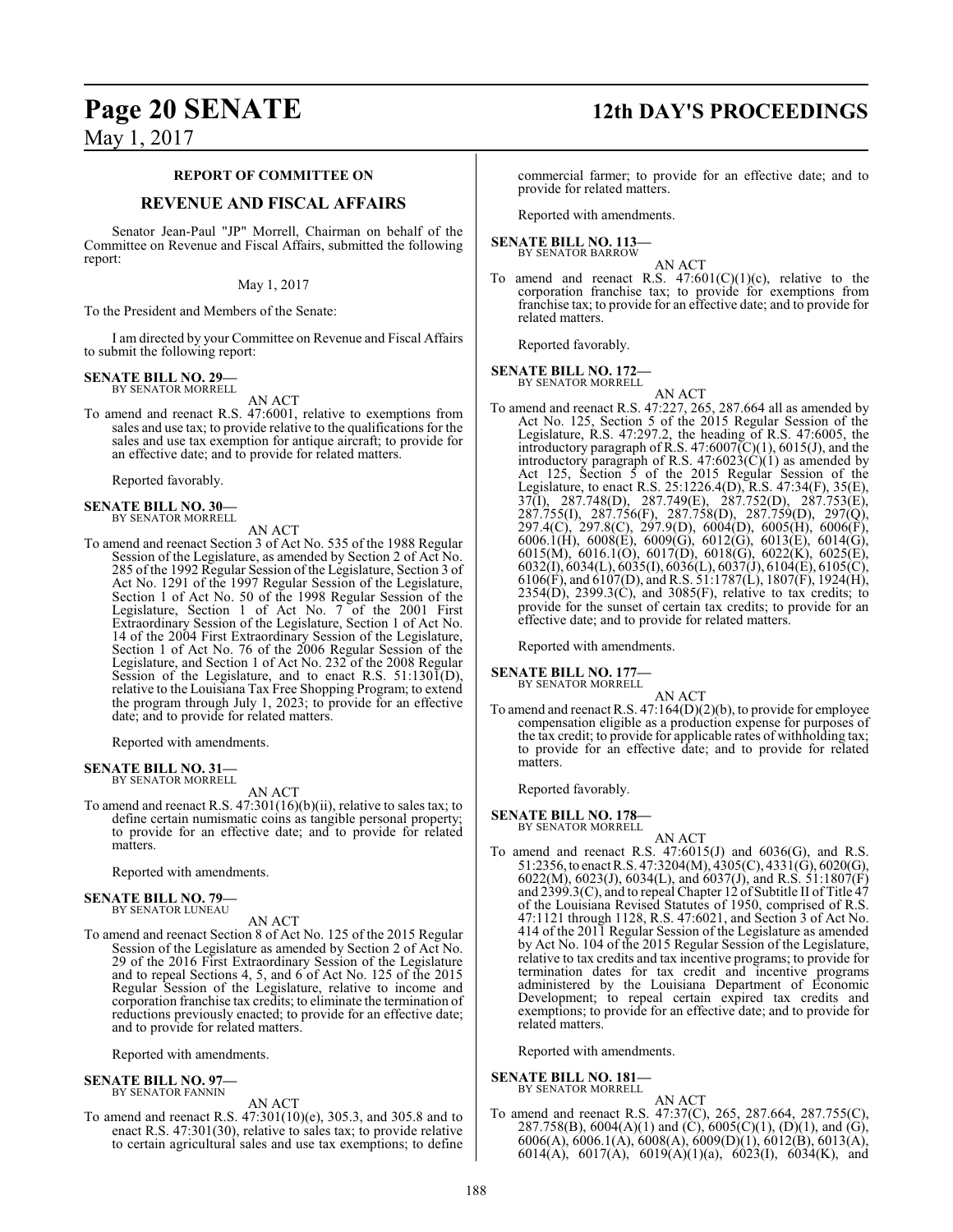# **12th DAY'S PROCEEDINGS Page 21 SENATE**

6035(H), to enact R.S. 47:6018(G), 6020(G), 6025(A)(4), 6030(A)(3), R.S. 51:2353(E), 2399.4(C)(3), and 3085(B)(5), and to repeal R.S. 47:12, 35, 287.759, 301(10)(a)(vi), 4331, and 6021, and Chapter 26 of Title 51 of the Louisiana Revised Statutes of 1950 comprised of R.S. 51:1921 through 1935, relative to tax credits and exemptions; to provide for termination dates for certain tax credits; to change credit rates; to add an annual credit cap; to add additional requirements for eligibility to earn credits; to repeal expired tax credits and exemptions; to provide for an effective date; and to provide for related matters.

Reported with amendments.

#### **SENATE BILL NO. 235—** BY SENATOR MORRELL

AN ACT

To amend and reenact R.S. 47:6007(B)(8) and (21), the introductory paragraph of R.S. 47:6007(C)(1), R.S. 47:6007(C)(1)(a) and (b), the introductory paragraph of R.S.  $47:6007(C)(1)(c)$ , R.S.  $47:6007(C)(4)(f)(ii)$ ,  $(D)(1)(a)$ , and  $(2)(d)$ , to enact R.S. 47:6007(B)(28), (29), and (30), (D)(1)(d)(v), (2)(a)(ii), and (e)(iv), and (J), and to repeal R.S.  $47:6007(C)(1)(d)$ , relative to the motion picture production tax credit; and to provide for related matters.

Reported by substitute.

#### **SENATE BILL NO. 240—** BY SENATOR RISER

AN ACT

To amend and reenact R.S. 47:293(10) and to enact R.S. 47:293(9)(a)(xviii) and 297.14, relative to individual income tax exemptions; to provide for an exemption from individual income tax for certain taxpayers who suffered losses due to flooding in 2016; to provide for an effective date; and to provide for related matters.

Reported with amendments.

#### **SENATE BILL NO. 241—** BY SENATOR JOHNS

AN ACT

To enact R.S. 47:302(BB) and 321.1(F)(67), relative to state sales and use tax; to provide with respect to the exemption for sales and purchases of orthotic devices, prosthetic devices, prostheses and restorative materials utilized by or prescribed by dentists in connection with health care treatment; to provide for effectiveness and applicability of the exclusion; and to provide for related matters.

Reported with amendments.

# **SENATE BILL NO. 243—** BY SENATOR PEACOCK

AN ACT

To amend and reenact R.S. 47:6035(A), (B)(2), (C)(1), (D), and (E) and to repeal R.S.  $47:6035(C)(1)$  and  $(D)$  as amended by Section 5 of Act 125 of the 2015 Regular Session of the Legislature, relative to the tax credit for conversion of vehicles to alternative fuel usage; to remove the refundability of the credit; to reduce the credit rate for the conversion of vehicles and fueling equipment; to provide for the calculation of the credit for purchases of new vehicles originally equipped to be propelled by an alternative fuel; to provide for an effective date; and to provide for related matters.

Reported with amendments.

#### **SENATE BILL NO. 248—** BY SENATOR MORRELL

AN ACT

To amend and reenact R.S.  $47:6034(C)(1)(a)(ii)(aa)$  and (bb), (4), and  $(K)$  and to repeal R.S. 47:6034 $(C)(1)(a)(ii)(bb)$  as amended by Section 5 of Act No. 125 of the 2015 Regular Session of the Legislature, relative to tax credits; to provide for an annual credit cap for the musical and theatrical production income tax

# May 1, 2017

credit; to provide for a termination date; to provide for an effective date; and to provide for related matters.

Reported with amendments.

Respectfully submitted, JEAN-PAUL "JP" MORRELL Chairman

#### **Called from the Calendar**

Senator Morrell asked that Senate Bill No. 26 be called from the Calendar.

Without objection, so ordered.

#### **SENATE BILL NO. 26—** BY SENATOR MORRELL

A JOINT RESOLUTION

Proposing to amend Article VII, Section 21(F) of the Constitution of Louisiana, relative to the industrial property tax exemption; to prohibit contracts pursuant to the industrial property tax exemption program from providing an exemption from school board taxes; and to specify an election for submission of the proposition to electors and provide a ballot proposition.

#### **Motion to Make Special Order**

Senator Morrell asked for and obtained a suspension of the rules to make Senate Bill No. 26, which was on Third Reading and Final Passage, Subject to Call, Special Order of the Day No. 1 on Tuesday, May 9, 2017.

#### **Privileged Report of the Committee on Senate and Governmental Affairs**

#### **ENROLLMENTS**

Senator Peterson, Chairman on behalf of the Committee on Senate and Governmental Affairs, submitted the following report:

#### May 1, 2017

To the President and Members of the Senate:

I am directed by your Committee on Senate and Governmental Affairs to submit the following report:

The following Senate Concurrent Resolutions have been properly enrolled:

**SENATE CONCURRENT RESOLUTION NO. 47—**<br>BY SENATOR PERRY AND REPRESENTATIVES HENSGENS AND MIGUEZ

### A CONCURRENT RESOLUTION

To express the sincere condolences of the Legislature of Louisiana upon the death of Judge Marcus Anson Broussard Jr. of Abbeville, Louisiana.

#### **SENATE CONCURRENT RESOLUTION NO. 49—** BY SENATOR JOHNS

A CONCURRENT RESOLUTION

To recognize May 13, 2017, as Louisiana Firefighters' Appreciation Day and commends all firefighters across the state for their dedication to public safety, and for their service to the citizens of Louisiana and the United States of America.

# **SENATE CONCURRENT RESOLUTION NO. 50—**

BY SENATOR JOHNS AND REPRESENTATIVE SHADOIN A CONCURRENT RESOLUTION

To recognize and express appreciation for the Louisiana Dental Association and Dental Lifeline Network - Louisiana's Donated Dental Services Program for donating \$10 million in dental